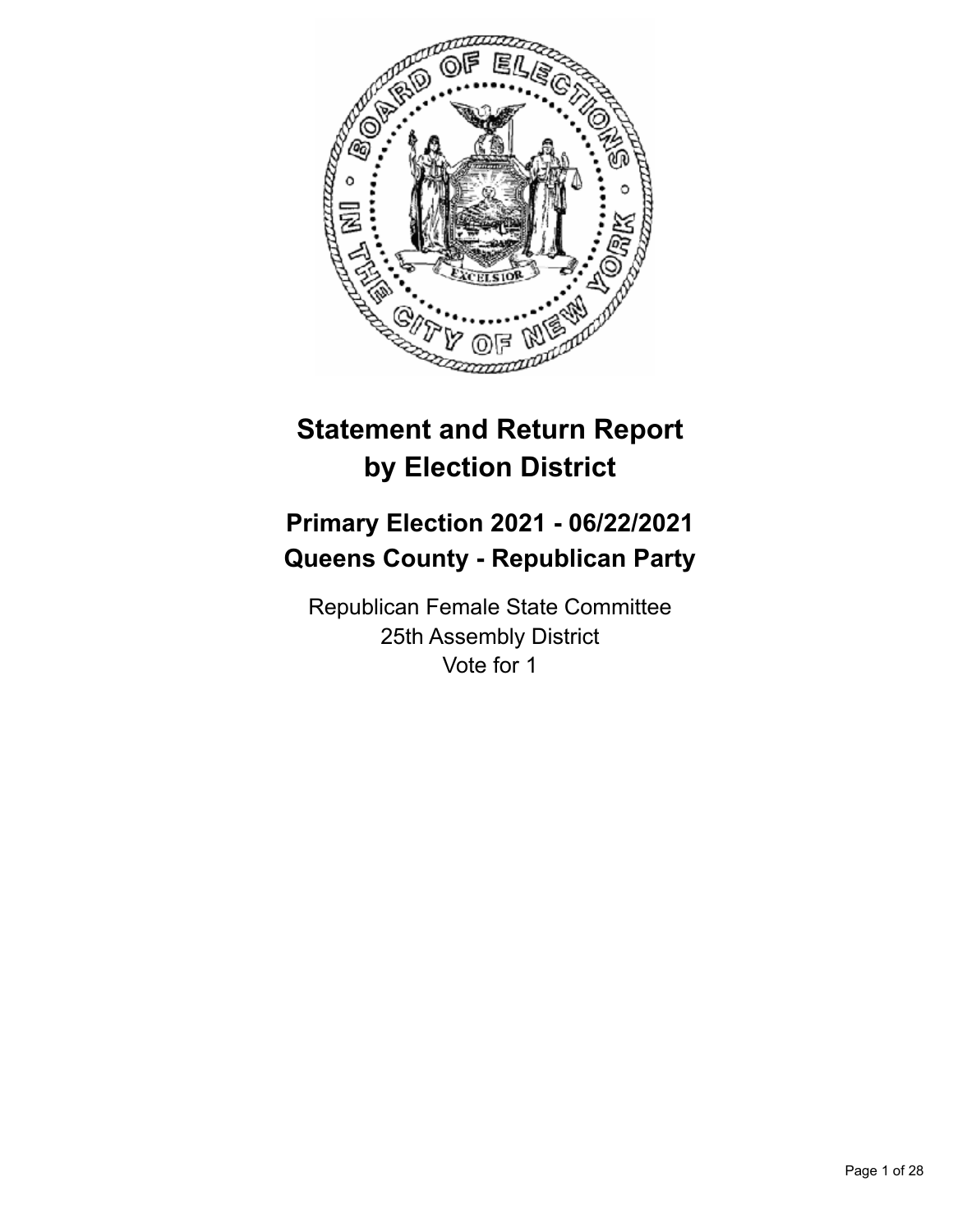

| PUBLIC COUNTER                                           | 5              |
|----------------------------------------------------------|----------------|
| <b>MANUALLY COUNTED EMERGENCY</b>                        | $\Omega$       |
| ABSENTEE / MILITARY                                      | 2              |
| <b>AFFIDAVIT</b>                                         | $\Omega$       |
| <b>Total Ballots</b>                                     |                |
| Less - Inapplicable Federal/Special Presidential Ballots | 0              |
| <b>Total Applicable Ballots</b>                          |                |
| <b>MEILIN TAN</b>                                        | 3              |
| <b>SUSAN B. ERLEBACHER</b>                               | 2              |
| <b>Total Votes</b>                                       | 5              |
| Unrecorded                                               | $\overline{2}$ |

# **002/25**

| PUBLIC COUNTER                                           |              |
|----------------------------------------------------------|--------------|
| <b>MANUALLY COUNTED EMERGENCY</b>                        | 0            |
| ABSENTEE / MILITARY                                      |              |
| AFFIDAVIT                                                | 0            |
| <b>Total Ballots</b>                                     | $\mathbf{2}$ |
| Less - Inapplicable Federal/Special Presidential Ballots | 0            |
| <b>Total Applicable Ballots</b>                          | 2            |
| <b>MEILIN TAN</b>                                        | 0            |
| <b>SUSAN B. ERLEBACHER</b>                               |              |
| <b>Total Votes</b>                                       |              |
| Unrecorded                                               |              |
|                                                          |              |

| PUBLIC COUNTER                                           | 12       |
|----------------------------------------------------------|----------|
| <b>MANUALLY COUNTED EMERGENCY</b>                        | 0        |
| ABSENTEE / MILITARY                                      | 4        |
| <b>AFFIDAVIT</b>                                         | 0        |
| <b>Total Ballots</b>                                     | 16       |
| Less - Inapplicable Federal/Special Presidential Ballots | $\Omega$ |
|                                                          |          |
| <b>Total Applicable Ballots</b>                          | 16       |
| <b>MEILIN TAN</b>                                        | 4        |
| <b>SUSAN B. ERLEBACHER</b>                               | 8        |
| <b>Total Votes</b>                                       | 12       |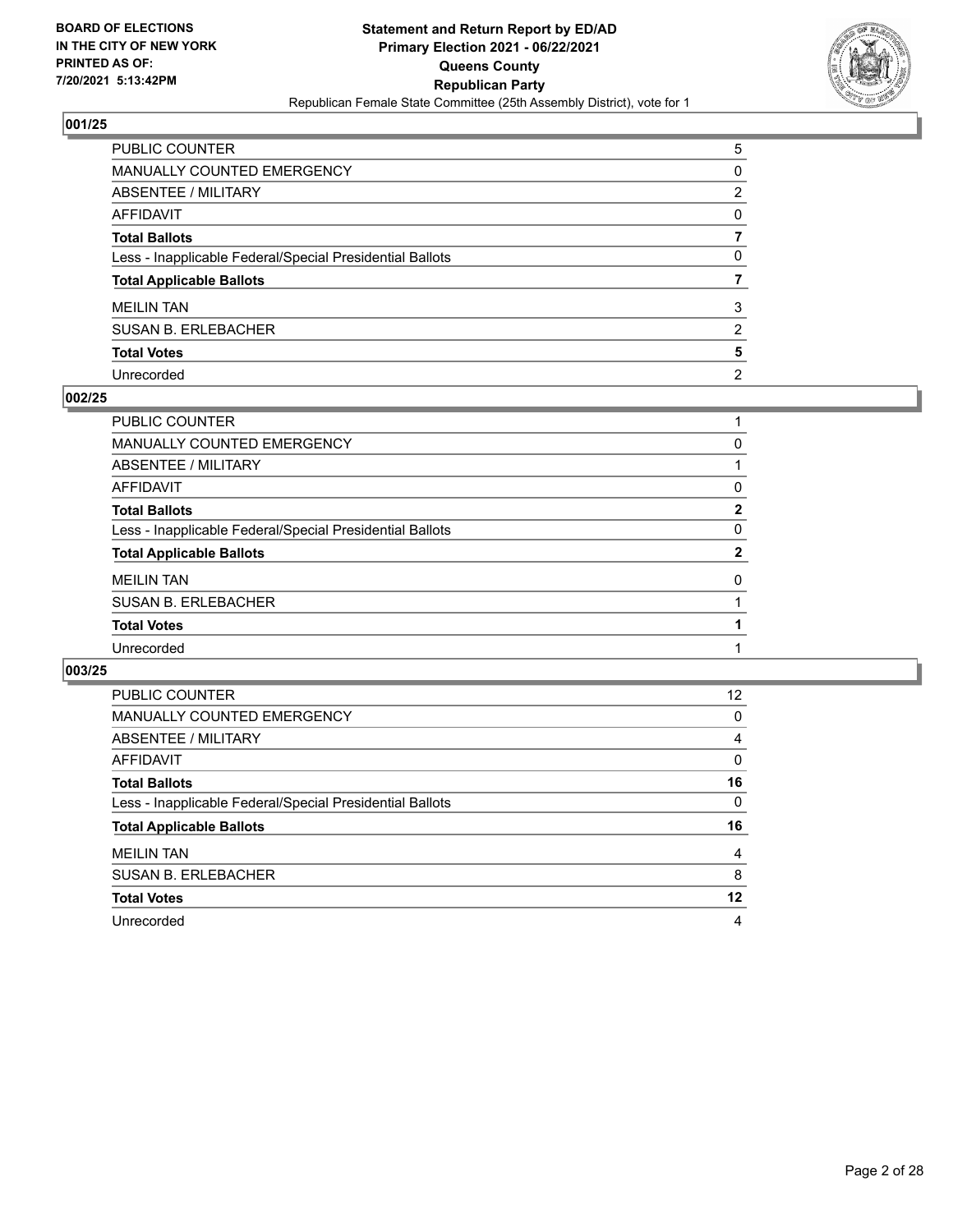

| <b>PUBLIC COUNTER</b>                                    | 16       |
|----------------------------------------------------------|----------|
| <b>MANUALLY COUNTED EMERGENCY</b>                        | 0        |
| <b>ABSENTEE / MILITARY</b>                               | 0        |
| AFFIDAVIT                                                | 0        |
| <b>Total Ballots</b>                                     | 16       |
| Less - Inapplicable Federal/Special Presidential Ballots | $\Omega$ |
| <b>Total Applicable Ballots</b>                          | 16       |
| <b>MEILIN TAN</b>                                        | 6        |
| <b>SUSAN B. ERLEBACHER</b>                               | 7        |
| ALEXANDER ABRAHAM DUA (WRITE-IN)                         |          |
| <b>Total Votes</b>                                       | 14       |
| Unrecorded                                               | 2        |

# **005/25**

| PUBLIC COUNTER                                           | 3        |
|----------------------------------------------------------|----------|
| <b>MANUALLY COUNTED EMERGENCY</b>                        | $\Omega$ |
| ABSENTEE / MILITARY                                      | 0        |
| <b>AFFIDAVIT</b>                                         | 0        |
| <b>Total Ballots</b>                                     | 3        |
| Less - Inapplicable Federal/Special Presidential Ballots | $\Omega$ |
| <b>Total Applicable Ballots</b>                          | 3        |
| <b>MEILIN TAN</b>                                        |          |
| <b>SUSAN B. ERLEBACHER</b>                               |          |
| <b>Total Votes</b>                                       | 2        |
| Unrecorded                                               |          |
|                                                          |          |

| PUBLIC COUNTER                                           | 14       |
|----------------------------------------------------------|----------|
| <b>MANUALLY COUNTED EMERGENCY</b>                        | 0        |
| ABSENTEE / MILITARY                                      | 0        |
| AFFIDAVIT                                                | $\Omega$ |
| <b>Total Ballots</b>                                     | 14       |
| Less - Inapplicable Federal/Special Presidential Ballots | $\Omega$ |
| <b>Total Applicable Ballots</b>                          | 14       |
| <b>MEILIN TAN</b>                                        |          |
| <b>SUSAN B. ERLEBACHER</b>                               | 9        |
| <b>Total Votes</b>                                       | 10       |
| Unrecorded                                               | 4        |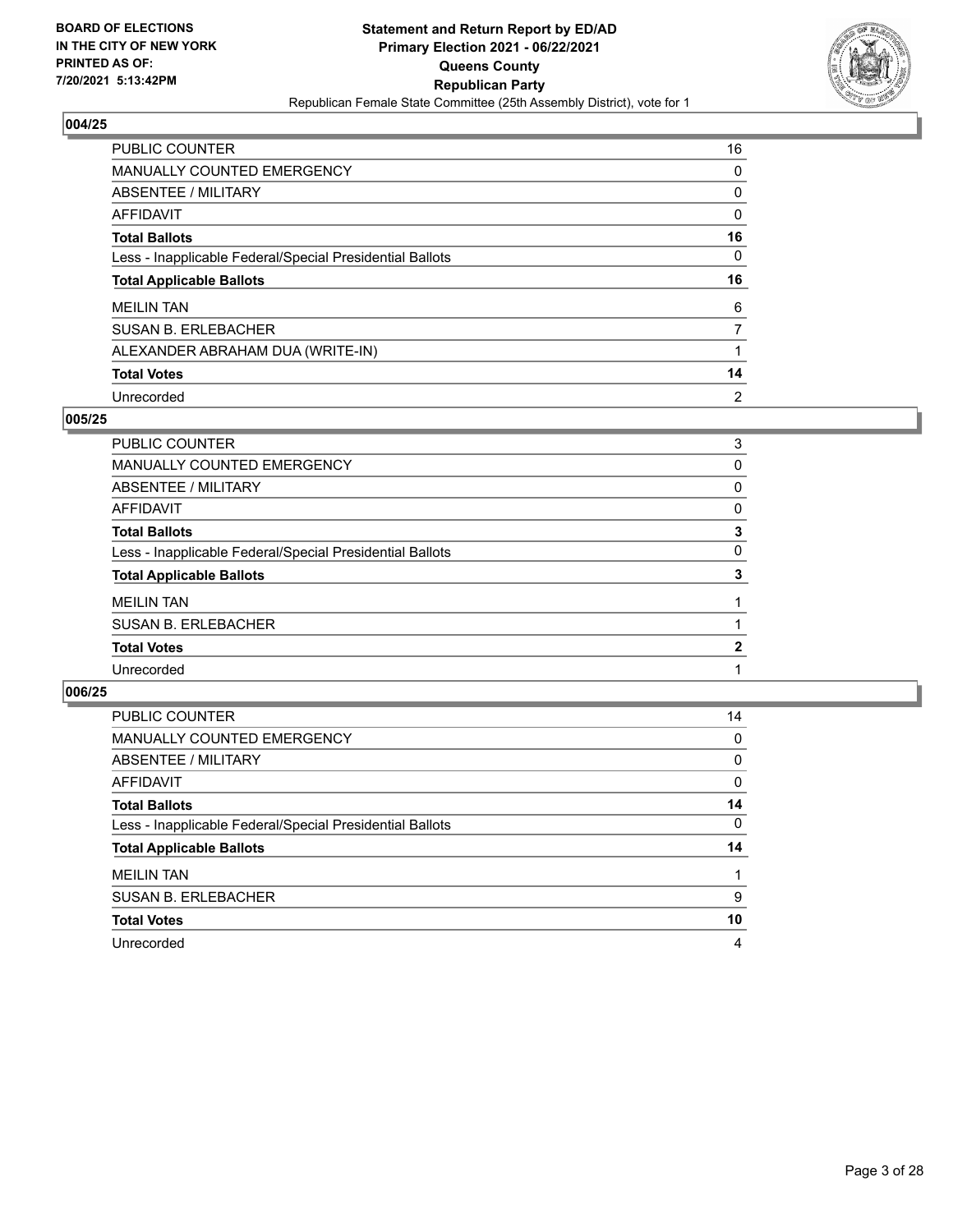

| PUBLIC COUNTER                                           | 6        |
|----------------------------------------------------------|----------|
| MANUALLY COUNTED EMERGENCY                               | $\Omega$ |
| <b>ABSENTEE / MILITARY</b>                               | 0        |
| AFFIDAVIT                                                | 0        |
| <b>Total Ballots</b>                                     | 6        |
| Less - Inapplicable Federal/Special Presidential Ballots | 0        |
| <b>Total Applicable Ballots</b>                          | 6        |
| <b>MEILIN TAN</b>                                        | 2        |
| <b>SUSAN B. ERLEBACHER</b>                               | 4        |
| <b>Total Votes</b>                                       | 6        |

# **008/25**

| <b>PUBLIC COUNTER</b>                                    | 11             |
|----------------------------------------------------------|----------------|
| <b>MANUALLY COUNTED EMERGENCY</b>                        | 0              |
| ABSENTEE / MILITARY                                      | $\overline{2}$ |
| <b>AFFIDAVIT</b>                                         | 0              |
| <b>Total Ballots</b>                                     | 13             |
| Less - Inapplicable Federal/Special Presidential Ballots | $\Omega$       |
| <b>Total Applicable Ballots</b>                          | 13             |
| <b>MEILIN TAN</b>                                        | 3              |
| <b>SUSAN B. ERLEBACHER</b>                               | 8              |
| <b>Total Votes</b>                                       | 11             |
| Unrecorded                                               | $\overline{2}$ |
|                                                          |                |

| <b>PUBLIC COUNTER</b>                                    | 8 |
|----------------------------------------------------------|---|
| <b>MANUALLY COUNTED EMERGENCY</b>                        | 0 |
| ABSENTEE / MILITARY                                      |   |
| AFFIDAVIT                                                | 0 |
| <b>Total Ballots</b>                                     | 9 |
| Less - Inapplicable Federal/Special Presidential Ballots | 0 |
| <b>Total Applicable Ballots</b>                          | 9 |
| <b>MEILIN TAN</b>                                        | 4 |
| <b>SUSAN B. ERLEBACHER</b>                               |   |
| <b>Total Votes</b>                                       | 5 |
| Unrecorded                                               | 4 |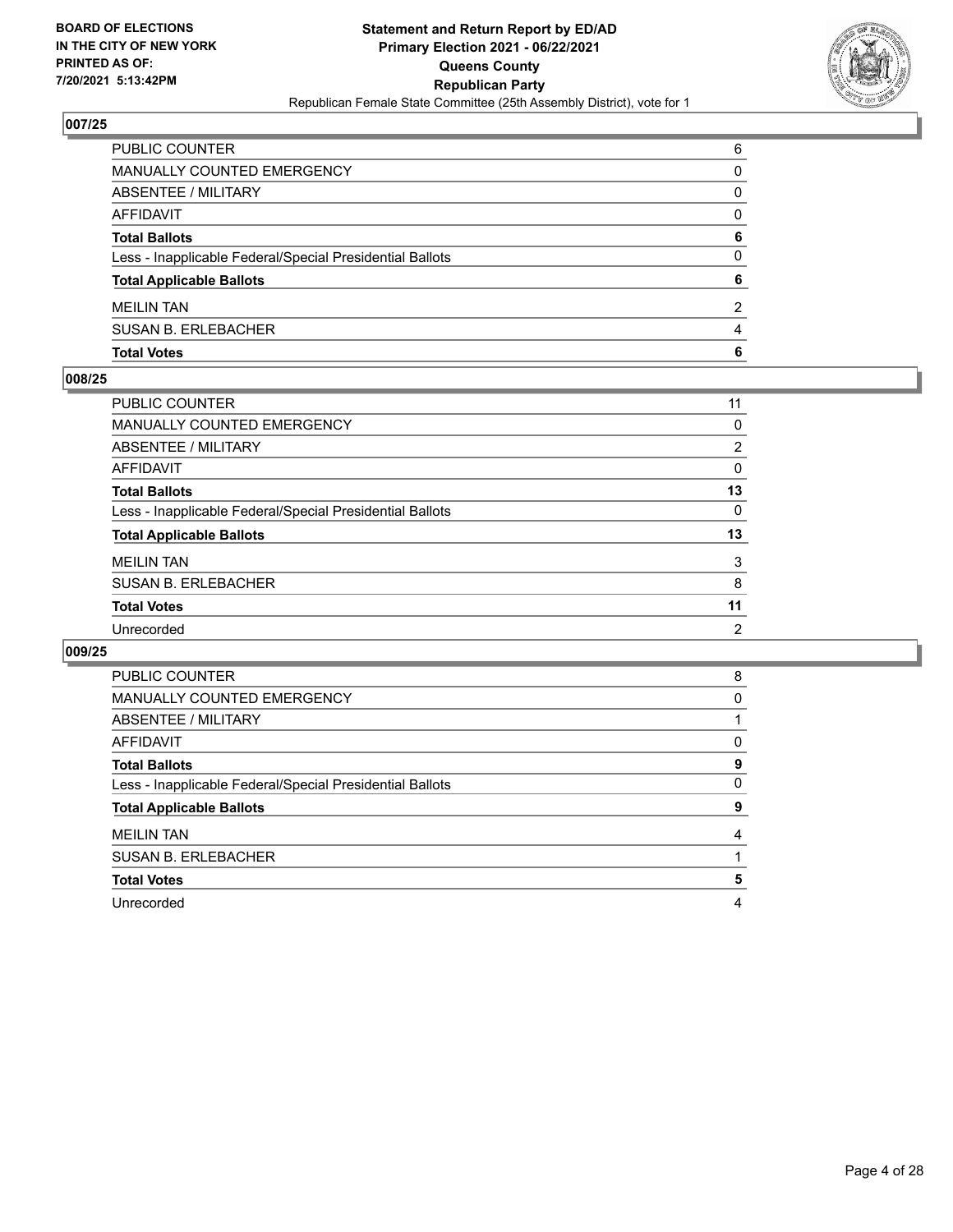

| PUBLIC COUNTER                                           |                |
|----------------------------------------------------------|----------------|
| MANUALLY COUNTED EMERGENCY                               | 0              |
| ABSENTEE / MILITARY                                      | $\mathbf{0}$   |
| AFFIDAVIT                                                | $\Omega$       |
| Total Ballots                                            |                |
| Less - Inapplicable Federal/Special Presidential Ballots | 0              |
| <b>Total Applicable Ballots</b>                          |                |
| <b>MEILIN TAN</b>                                        | 2              |
| SUSAN B. ERLEBACHER                                      | 3              |
| <b>Total Votes</b>                                       | 5              |
| Unrecorded                                               | $\overline{2}$ |

# **011/25**

| PUBLIC COUNTER                                           | 25       |
|----------------------------------------------------------|----------|
| <b>MANUALLY COUNTED EMERGENCY</b>                        | 0        |
| ABSENTEE / MILITARY                                      | 8        |
| AFFIDAVIT                                                | 0        |
| <b>Total Ballots</b>                                     | 33       |
| Less - Inapplicable Federal/Special Presidential Ballots | $\Omega$ |
| <b>Total Applicable Ballots</b>                          | 33       |
| <b>MEILIN TAN</b>                                        | 4        |
| <b>SUSAN B. ERLEBACHER</b>                               | 13       |
| <b>Total Votes</b>                                       | 17       |
| Unrecorded                                               | 16       |

| <b>PUBLIC COUNTER</b>                                    | 11       |
|----------------------------------------------------------|----------|
| <b>MANUALLY COUNTED EMERGENCY</b>                        | 0        |
| ABSENTEE / MILITARY                                      |          |
| AFFIDAVIT                                                | $\Omega$ |
| <b>Total Ballots</b>                                     | 12       |
| Less - Inapplicable Federal/Special Presidential Ballots | 0        |
| <b>Total Applicable Ballots</b>                          | 12       |
| <b>MEILIN TAN</b>                                        | $\Omega$ |
| <b>SUSAN B. ERLEBACHER</b>                               | 8        |
|                                                          |          |
| <b>Total Votes</b>                                       | 8        |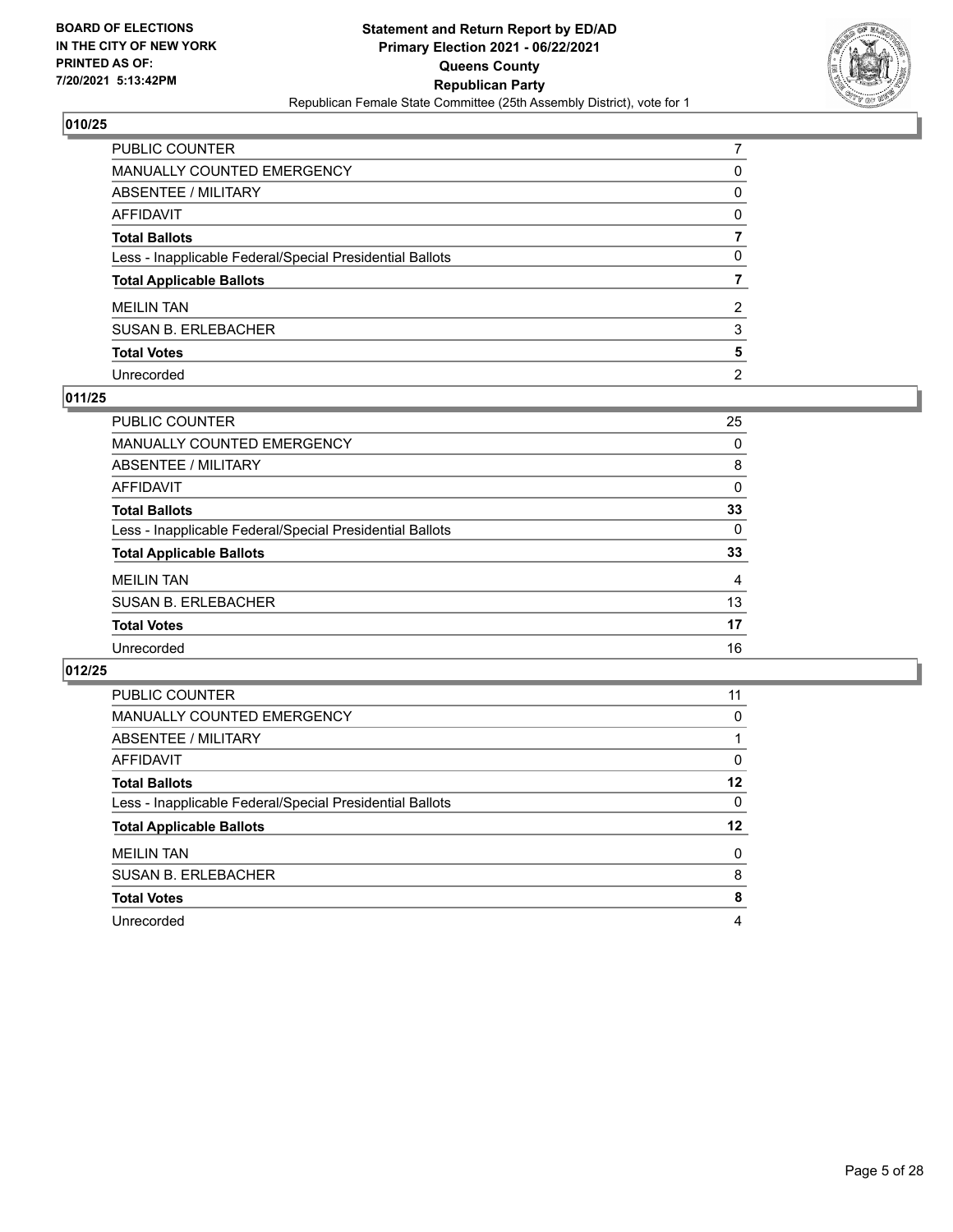

| PUBLIC COUNTER                                           | 21             |
|----------------------------------------------------------|----------------|
| <b>MANUALLY COUNTED EMERGENCY</b>                        | $\mathbf{0}$   |
| ABSENTEE / MILITARY                                      | 4              |
| AFFIDAVIT                                                |                |
| <b>Total Ballots</b>                                     | 26             |
| Less - Inapplicable Federal/Special Presidential Ballots | $\mathbf{0}$   |
| <b>Total Applicable Ballots</b>                          | 26             |
| <b>MEILIN TAN</b>                                        | $\overline{4}$ |
| <b>SUSAN B. ERLEBACHER</b>                               | 14             |
| <b>Total Votes</b>                                       | 18             |
| Unrecorded                                               | 8              |

# **014/25**

| <b>PUBLIC COUNTER</b>                                    | 25 |
|----------------------------------------------------------|----|
| <b>MANUALLY COUNTED EMERGENCY</b>                        | 0  |
| <b>ABSENTEE / MILITARY</b>                               | 3  |
| AFFIDAVIT                                                | 0  |
| <b>Total Ballots</b>                                     | 28 |
| Less - Inapplicable Federal/Special Presidential Ballots | 0  |
| <b>Total Applicable Ballots</b>                          | 28 |
| <b>MEILIN TAN</b>                                        | 11 |
| <b>SUSAN B. ERLEBACHER</b>                               | 10 |
| <b>Total Votes</b>                                       | 21 |
| Unrecorded                                               |    |

| <b>PUBLIC COUNTER</b>                                    | 16 |
|----------------------------------------------------------|----|
| <b>MANUALLY COUNTED EMERGENCY</b>                        | 0  |
| ABSENTEE / MILITARY                                      | 0  |
| AFFIDAVIT                                                | 0  |
| <b>Total Ballots</b>                                     | 16 |
| Less - Inapplicable Federal/Special Presidential Ballots | 0  |
|                                                          |    |
| <b>Total Applicable Ballots</b>                          | 16 |
| <b>MEILIN TAN</b>                                        | 4  |
| <b>SUSAN B. ERLEBACHER</b>                               | 6  |
| UNATTRIBUTABLE WRITE-IN (WRITE-IN)                       |    |
| <b>Total Votes</b>                                       | 11 |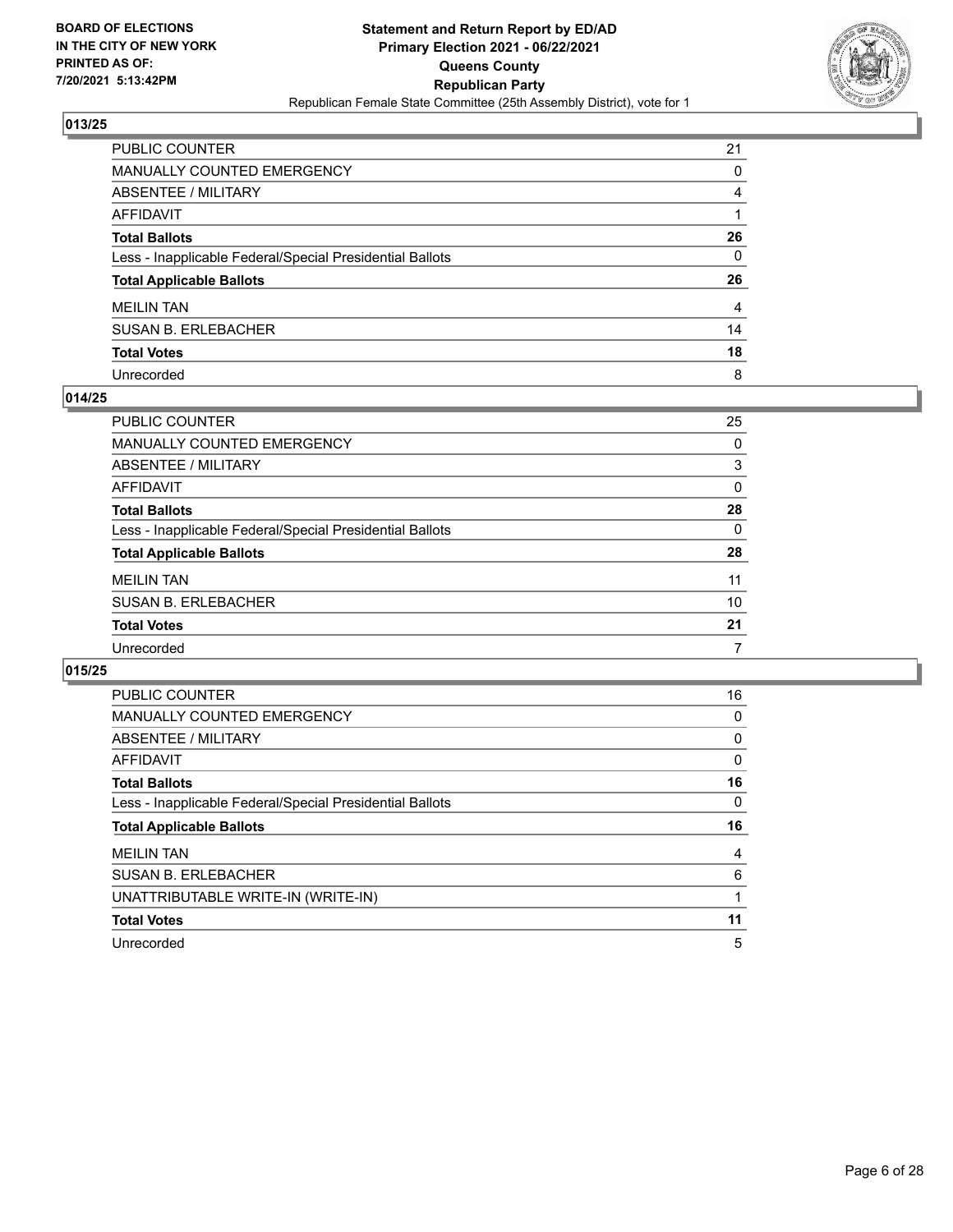

| PUBLIC COUNTER                                           | 9        |
|----------------------------------------------------------|----------|
| MANUALLY COUNTED EMERGENCY                               | 0        |
| ABSENTEE / MILITARY                                      | 2        |
| <b>AFFIDAVIT</b>                                         | $\Omega$ |
| <b>Total Ballots</b>                                     | 11       |
| Less - Inapplicable Federal/Special Presidential Ballots | 0        |
| <b>Total Applicable Ballots</b>                          | 11       |
| MEILIN TAN                                               | 2        |
| <b>SUSAN B. ERLEBACHER</b>                               | 6        |
| <b>Total Votes</b>                                       | 8        |
| Unrecorded                                               | 3        |

# **017/25**

| PUBLIC COUNTER                                           | 11 |
|----------------------------------------------------------|----|
| <b>MANUALLY COUNTED EMERGENCY</b>                        | 0  |
| ABSENTEE / MILITARY                                      |    |
| AFFIDAVIT                                                | 0  |
| <b>Total Ballots</b>                                     | 12 |
| Less - Inapplicable Federal/Special Presidential Ballots | 0  |
| <b>Total Applicable Ballots</b>                          | 12 |
| <b>MEILIN TAN</b>                                        | 4  |
| <b>SUSAN B. ERLEBACHER</b>                               | 7  |
| <b>Total Votes</b>                                       | 11 |
| Unrecorded                                               |    |

| PUBLIC COUNTER                                           | 8 |
|----------------------------------------------------------|---|
| <b>MANUALLY COUNTED EMERGENCY</b>                        | 0 |
| ABSENTEE / MILITARY                                      | 0 |
| AFFIDAVIT                                                | 0 |
| <b>Total Ballots</b>                                     | 8 |
| Less - Inapplicable Federal/Special Presidential Ballots | 0 |
| <b>Total Applicable Ballots</b>                          | 8 |
| <b>MEILIN TAN</b>                                        | 3 |
| <b>SUSAN B. ERLEBACHER</b>                               | 3 |
| <b>Total Votes</b>                                       | 6 |
| Unrecorded                                               | 2 |
|                                                          |   |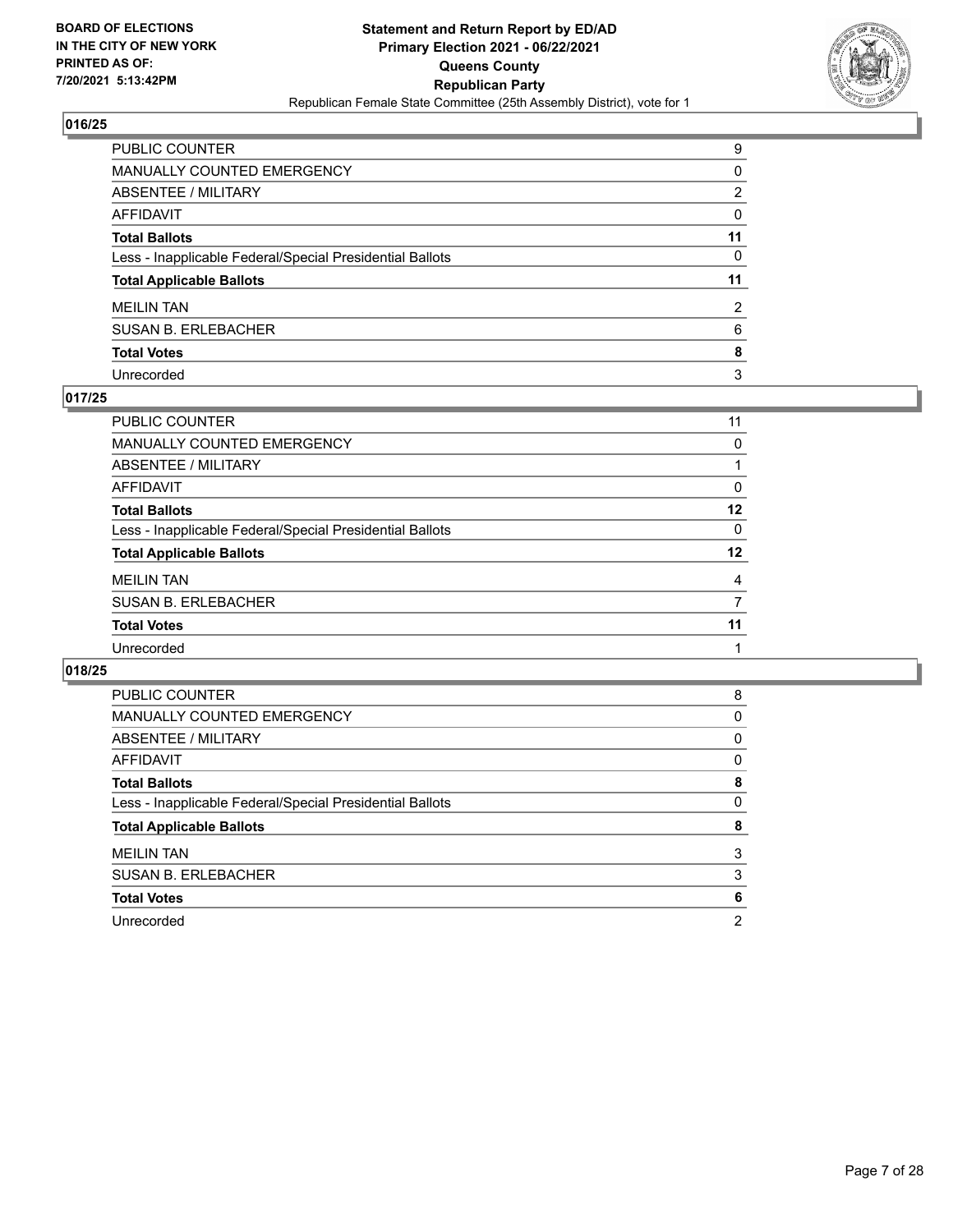

| PUBLIC COUNTER                                           |              |
|----------------------------------------------------------|--------------|
| MANUALLY COUNTED EMERGENCY                               | 0            |
| ABSENTEE / MILITARY                                      | 2            |
| AFFIDAVIT                                                | $\Omega$     |
| Total Ballots                                            | 9            |
| Less - Inapplicable Federal/Special Presidential Ballots | $\mathbf{0}$ |
| <b>Total Applicable Ballots</b>                          | 9            |
| <b>MEILIN TAN</b>                                        | 2            |
| SUSAN B. ERLEBACHER                                      | 3            |
| <b>Total Votes</b>                                       | 5            |
| Unrecorded                                               | 4            |

## **020/25**

| 11       |
|----------|
| 0        |
| 4        |
| $\Omega$ |
| 15       |
| $\Omega$ |
| 15       |
| 6        |
| 4        |
| 10       |
| 5        |
|          |

| <b>PUBLIC COUNTER</b>                                    | 17       |
|----------------------------------------------------------|----------|
| <b>MANUALLY COUNTED EMERGENCY</b>                        | 0        |
| ABSENTEE / MILITARY                                      | $\Omega$ |
| AFFIDAVIT                                                | 0        |
| <b>Total Ballots</b>                                     | 17       |
| Less - Inapplicable Federal/Special Presidential Ballots | 0        |
| <b>Total Applicable Ballots</b>                          | 17       |
| <b>MEILIN TAN</b>                                        | 8        |
| <b>SUSAN B. ERLEBACHER</b>                               | 5        |
| <b>Total Votes</b>                                       | 13       |
| Unrecorded                                               | 4        |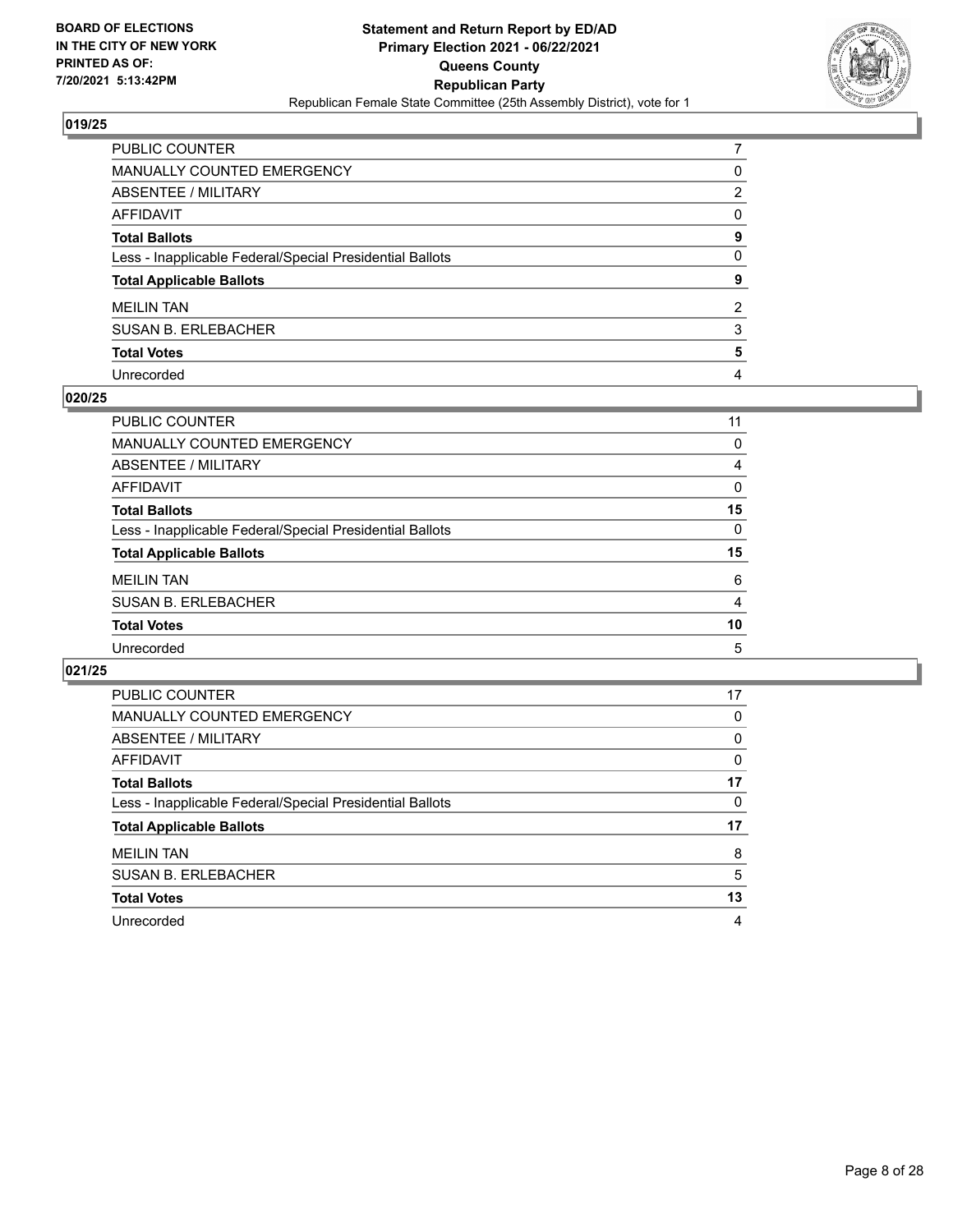

| PUBLIC COUNTER                                           | 18             |
|----------------------------------------------------------|----------------|
| MANUALLY COUNTED EMERGENCY                               | $\Omega$       |
| <b>ABSENTEE / MILITARY</b>                               | $\Omega$       |
| <b>AFFIDAVIT</b>                                         | $\Omega$       |
| <b>Total Ballots</b>                                     | 18             |
| Less - Inapplicable Federal/Special Presidential Ballots | 0              |
| <b>Total Applicable Ballots</b>                          | 18             |
| <b>MEILIN TAN</b>                                        | 6              |
| <b>SUSAN B. ERLEBACHER</b>                               | 10             |
| <b>Total Votes</b>                                       | 16             |
| Unrecorded                                               | $\overline{2}$ |

# **023/25**

| PUBLIC COUNTER                                           | 9  |
|----------------------------------------------------------|----|
| <b>MANUALLY COUNTED EMERGENCY</b>                        | 0  |
| ABSENTEE / MILITARY                                      | 2  |
| AFFIDAVIT                                                |    |
| <b>Total Ballots</b>                                     | 12 |
| Less - Inapplicable Federal/Special Presidential Ballots | 0  |
| <b>Total Applicable Ballots</b>                          | 12 |
| <b>MEILIN TAN</b>                                        |    |
| <b>SUSAN B. ERLEBACHER</b>                               | 3  |
| <b>Total Votes</b>                                       | 10 |
| Unrecorded                                               | 2  |

| <b>PUBLIC COUNTER</b>                                    | 27       |
|----------------------------------------------------------|----------|
| <b>MANUALLY COUNTED EMERGENCY</b>                        | 0        |
| ABSENTEE / MILITARY                                      | $\Omega$ |
| AFFIDAVIT                                                | 0        |
| <b>Total Ballots</b>                                     | 27       |
| Less - Inapplicable Federal/Special Presidential Ballots | $\Omega$ |
| <b>Total Applicable Ballots</b>                          | 27       |
| <b>MEILIN TAN</b>                                        | 10       |
| <b>SUSAN B. ERLEBACHER</b>                               | 11       |
| <b>Total Votes</b>                                       | 21       |
| Unrecorded                                               | 6        |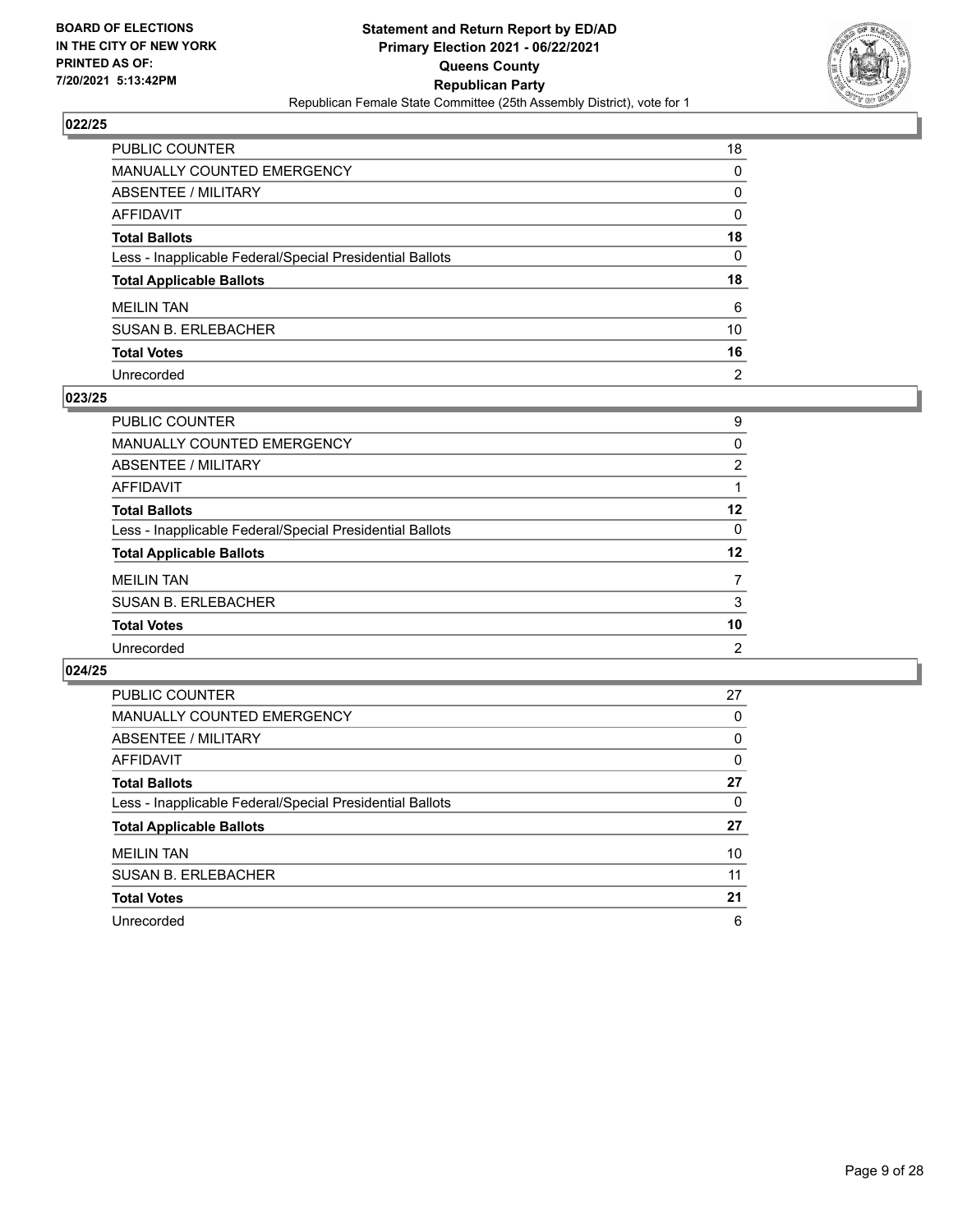

| <b>PUBLIC COUNTER</b>                                    | 21       |
|----------------------------------------------------------|----------|
| MANUALLY COUNTED EMERGENCY                               | 0        |
| ABSENTEE / MILITARY                                      | 2        |
| AFFIDAVIT                                                | $\Omega$ |
| <b>Total Ballots</b>                                     | 23       |
| Less - Inapplicable Federal/Special Presidential Ballots | 0        |
| <b>Total Applicable Ballots</b>                          | 23       |
| <b>MEILIN TAN</b>                                        | 7        |
| <b>SUSAN B. ERLEBACHER</b>                               | 5        |
| <b>Total Votes</b>                                       | 12       |
| Unrecorded                                               | 11       |
|                                                          |          |

# **026/25 COMBINED into: 077/25**

# **027/25**

| PUBLIC COUNTER                                           | 18             |
|----------------------------------------------------------|----------------|
| <b>MANUALLY COUNTED EMERGENCY</b>                        | 0              |
| <b>ABSENTEE / MILITARY</b>                               | $\overline{2}$ |
| <b>AFFIDAVIT</b>                                         | 0              |
| <b>Total Ballots</b>                                     | 20             |
| Less - Inapplicable Federal/Special Presidential Ballots | $\Omega$       |
| <b>Total Applicable Ballots</b>                          | 20             |
| <b>MEILIN TAN</b>                                        | 8              |
| <b>SUSAN B. ERLEBACHER</b>                               | 8              |
| <b>Total Votes</b>                                       | 16             |
| Unrecorded                                               | 4              |

| <b>PUBLIC COUNTER</b>                                    | 19       |
|----------------------------------------------------------|----------|
| <b>MANUALLY COUNTED EMERGENCY</b>                        | 0        |
| ABSENTEE / MILITARY                                      | 0        |
| AFFIDAVIT                                                | 0        |
| <b>Total Ballots</b>                                     | 19       |
| Less - Inapplicable Federal/Special Presidential Ballots | $\Omega$ |
| <b>Total Applicable Ballots</b>                          | 19       |
| <b>MEILIN TAN</b>                                        | 12       |
| <b>SUSAN B. ERLEBACHER</b>                               | 2        |
| <b>Total Votes</b>                                       | 14       |
| Unrecorded                                               | 5        |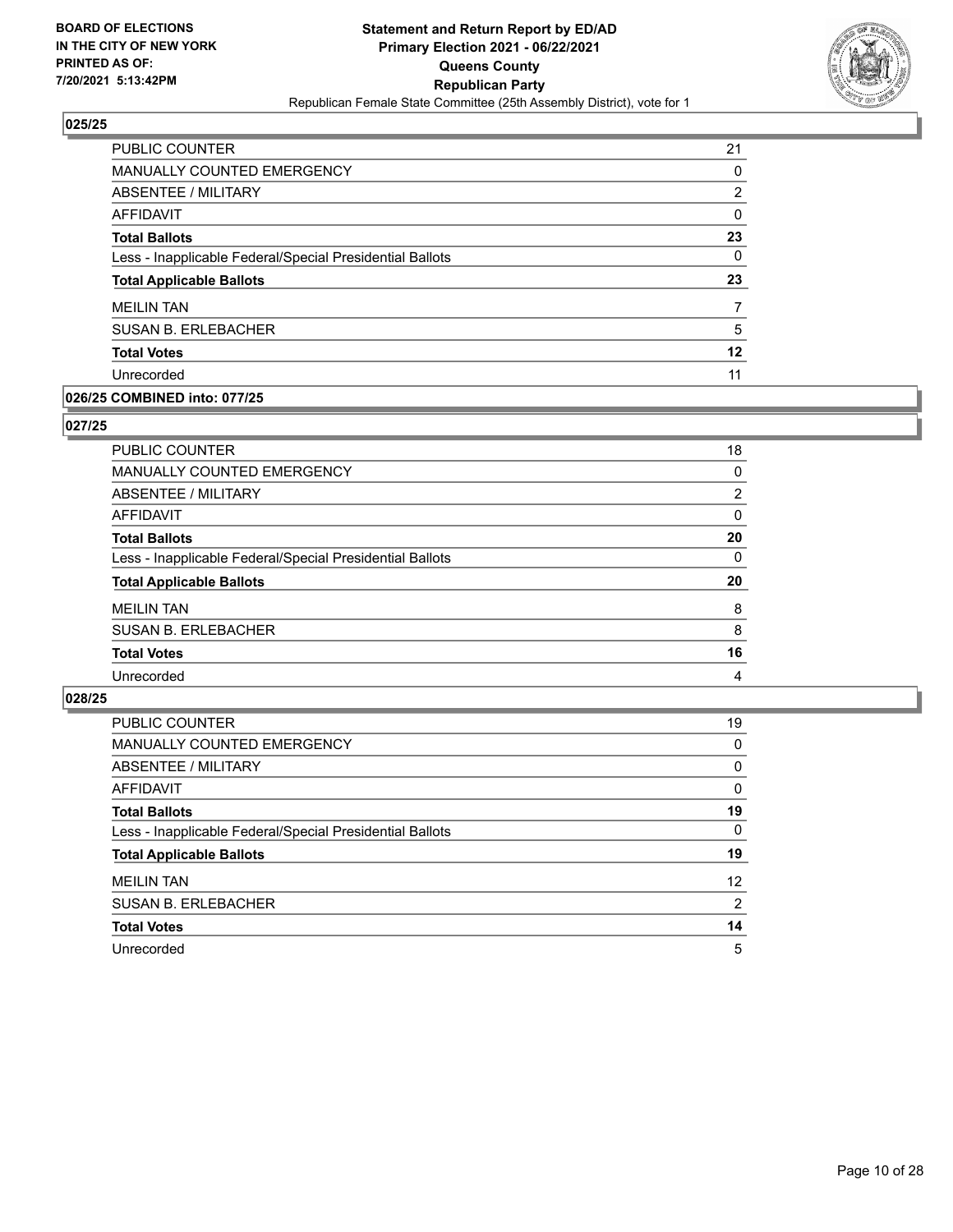

| PUBLIC COUNTER                                           | 28       |
|----------------------------------------------------------|----------|
| MANUALLY COUNTED EMERGENCY                               | $\Omega$ |
| <b>ABSENTEE / MILITARY</b>                               | $\Omega$ |
| <b>AFFIDAVIT</b>                                         |          |
| <b>Total Ballots</b>                                     | 29       |
| Less - Inapplicable Federal/Special Presidential Ballots | 0        |
| <b>Total Applicable Ballots</b>                          | 29       |
| <b>MEILIN TAN</b>                                        | 9        |
| <b>SUSAN B. ERLEBACHER</b>                               | 9        |
| <b>Total Votes</b>                                       | 18       |
| Unrecorded                                               | 11       |

# **030/25**

| PUBLIC COUNTER                                           | 24       |
|----------------------------------------------------------|----------|
| <b>MANUALLY COUNTED EMERGENCY</b>                        | 0        |
| ABSENTEE / MILITARY                                      | 3        |
| AFFIDAVIT                                                | $\Omega$ |
| <b>Total Ballots</b>                                     | 27       |
| Less - Inapplicable Federal/Special Presidential Ballots | 0        |
| <b>Total Applicable Ballots</b>                          | 27       |
| <b>MEILIN TAN</b>                                        | 7        |
| <b>SUSAN B. ERLEBACHER</b>                               | 12       |
| <b>Total Votes</b>                                       | 19       |
| Unrecorded                                               | 8        |

| <b>PUBLIC COUNTER</b>                                    |   |
|----------------------------------------------------------|---|
| <b>MANUALLY COUNTED EMERGENCY</b>                        | 0 |
| ABSENTEE / MILITARY                                      |   |
| AFFIDAVIT                                                | 0 |
| <b>Total Ballots</b>                                     | 8 |
| Less - Inapplicable Federal/Special Presidential Ballots | 0 |
| <b>Total Applicable Ballots</b>                          | 8 |
|                                                          |   |
| <b>MEILIN TAN</b>                                        | 4 |
| <b>SUSAN B. ERLEBACHER</b>                               | 3 |
| <b>Total Votes</b>                                       |   |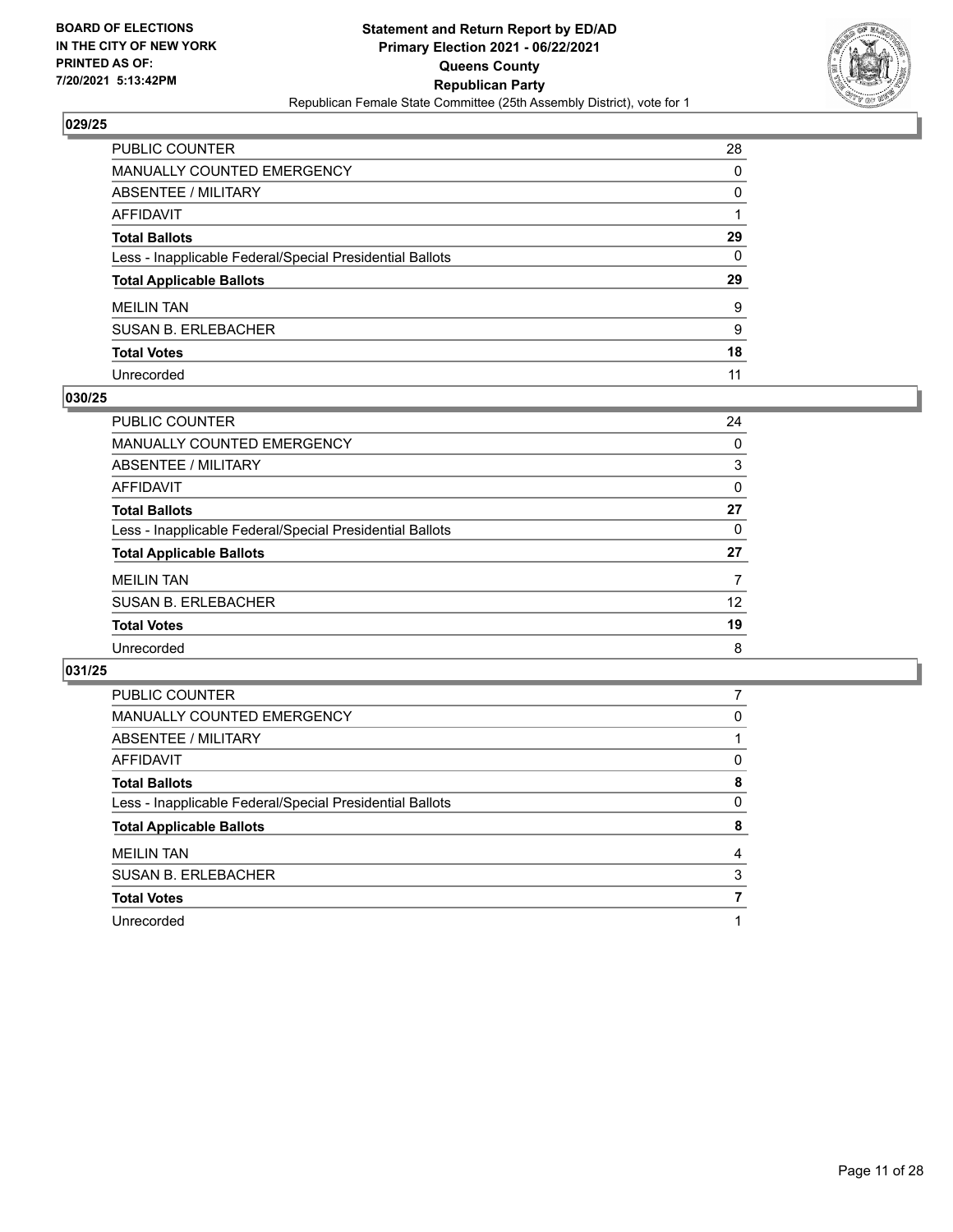

| PUBLIC COUNTER                                           | 24           |
|----------------------------------------------------------|--------------|
| MANUALLY COUNTED EMERGENCY                               | $\Omega$     |
| <b>ABSENTEE / MILITARY</b>                               | $\Omega$     |
| <b>AFFIDAVIT</b>                                         | $\mathbf{0}$ |
| <b>Total Ballots</b>                                     | 24           |
| Less - Inapplicable Federal/Special Presidential Ballots | 0            |
| <b>Total Applicable Ballots</b>                          | 24           |
| <b>MEILIN TAN</b>                                        | 6            |
| <b>SUSAN B. ERLEBACHER</b>                               | 11           |
| <b>Total Votes</b>                                       | 17           |
| Unrecorded                                               | 7            |

# **033/25**

| PUBLIC COUNTER                                           | 16 |
|----------------------------------------------------------|----|
| <b>MANUALLY COUNTED EMERGENCY</b>                        | 0  |
| ABSENTEE / MILITARY                                      |    |
| AFFIDAVIT                                                | 0  |
| <b>Total Ballots</b>                                     | 17 |
| Less - Inapplicable Federal/Special Presidential Ballots | 0  |
| <b>Total Applicable Ballots</b>                          | 17 |
| <b>MEILIN TAN</b>                                        |    |
| <b>SUSAN B. ERLEBACHER</b>                               | 2  |
| <b>Total Votes</b>                                       | 9  |
| Unrecorded                                               | 8  |
|                                                          |    |

| PUBLIC COUNTER                                           | 2 |
|----------------------------------------------------------|---|
| <b>MANUALLY COUNTED EMERGENCY</b>                        | 0 |
| ABSENTEE / MILITARY                                      | 0 |
| AFFIDAVIT                                                | 0 |
| <b>Total Ballots</b>                                     | 2 |
| Less - Inapplicable Federal/Special Presidential Ballots | 0 |
| <b>Total Applicable Ballots</b>                          | 2 |
| <b>MEILIN TAN</b>                                        | 0 |
| <b>SUSAN B. ERLEBACHER</b>                               | 0 |
|                                                          |   |
| <b>Total Votes</b>                                       | 0 |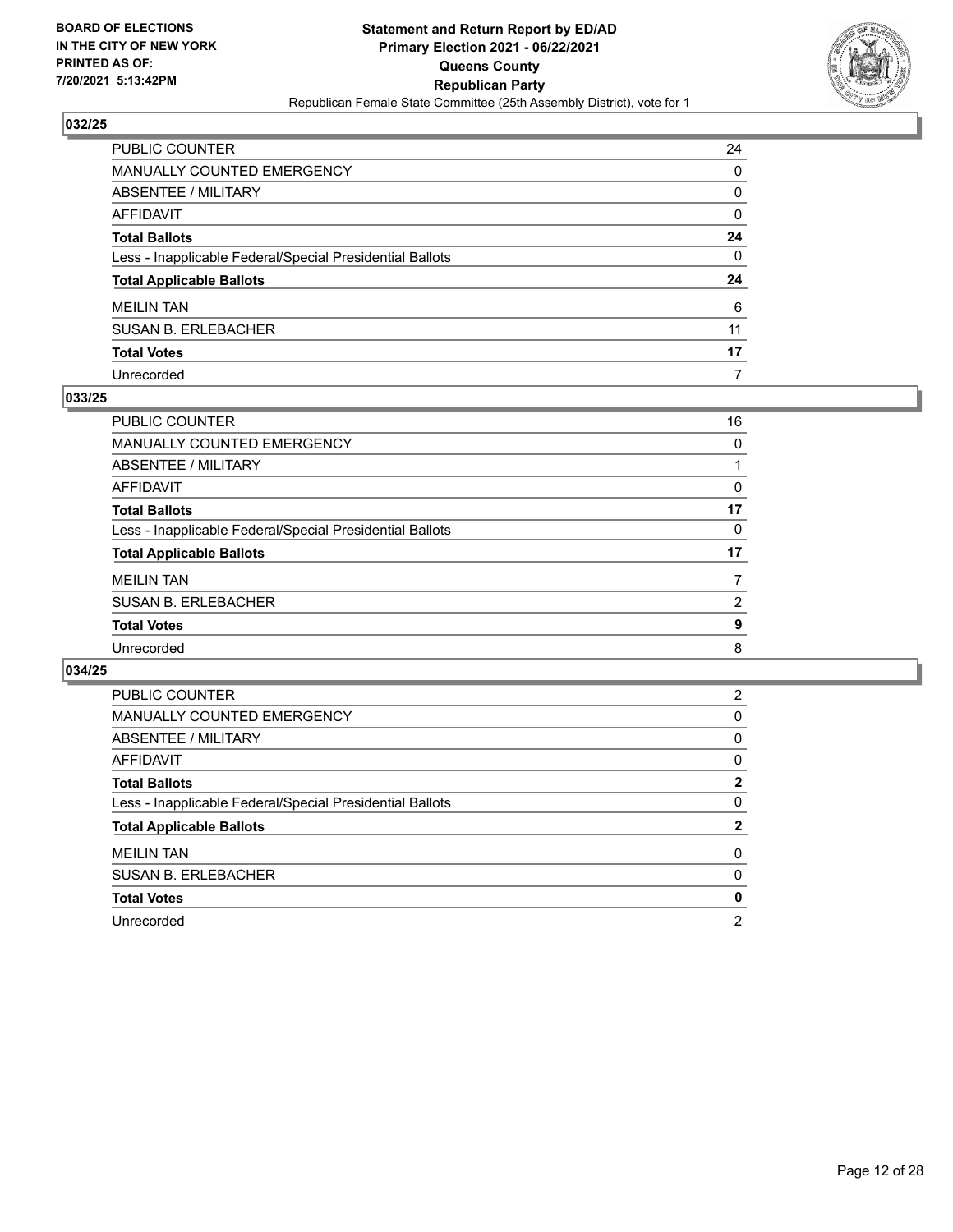

| PUBLIC COUNTER                                           | 23       |
|----------------------------------------------------------|----------|
| <b>MANUALLY COUNTED EMERGENCY</b>                        | $\Omega$ |
| <b>ABSENTEE / MILITARY</b>                               | 3        |
| <b>AFFIDAVIT</b>                                         | $\Omega$ |
| <b>Total Ballots</b>                                     | 26       |
| Less - Inapplicable Federal/Special Presidential Ballots | 0        |
| <b>Total Applicable Ballots</b>                          | 26       |
| <b>MEILIN TAN</b>                                        | 8        |
| <b>SUSAN B. ERLEBACHER</b>                               | 5        |
| <b>Total Votes</b>                                       | 13       |
| Unrecorded                                               | 13       |

# **036/25**

| <b>PUBLIC COUNTER</b>                                    | 15 |
|----------------------------------------------------------|----|
| <b>MANUALLY COUNTED EMERGENCY</b>                        | 0  |
| ABSENTEE / MILITARY                                      |    |
| AFFIDAVIT                                                | 0  |
| <b>Total Ballots</b>                                     | 16 |
| Less - Inapplicable Federal/Special Presidential Ballots | 0  |
| <b>Total Applicable Ballots</b>                          | 16 |
| <b>MEILIN TAN</b>                                        | 4  |
| <b>SUSAN B. ERLEBACHER</b>                               | 8  |
| PENELOPE GEORGE (WRITE-IN)                               |    |
| <b>Total Votes</b>                                       | 13 |
| Unrecorded                                               | 3  |
|                                                          |    |

| PUBLIC COUNTER                                           | 25       |
|----------------------------------------------------------|----------|
| <b>MANUALLY COUNTED EMERGENCY</b>                        | 0        |
| ABSENTEE / MILITARY                                      |          |
| AFFIDAVIT                                                | 0        |
| <b>Total Ballots</b>                                     | 26       |
| Less - Inapplicable Federal/Special Presidential Ballots | $\Omega$ |
| <b>Total Applicable Ballots</b>                          | 26       |
| <b>MEILIN TAN</b>                                        | 9        |
| <b>SUSAN B. ERLEBACHER</b>                               | 9        |
| <b>Total Votes</b>                                       | 18       |
| Unrecorded                                               | 8        |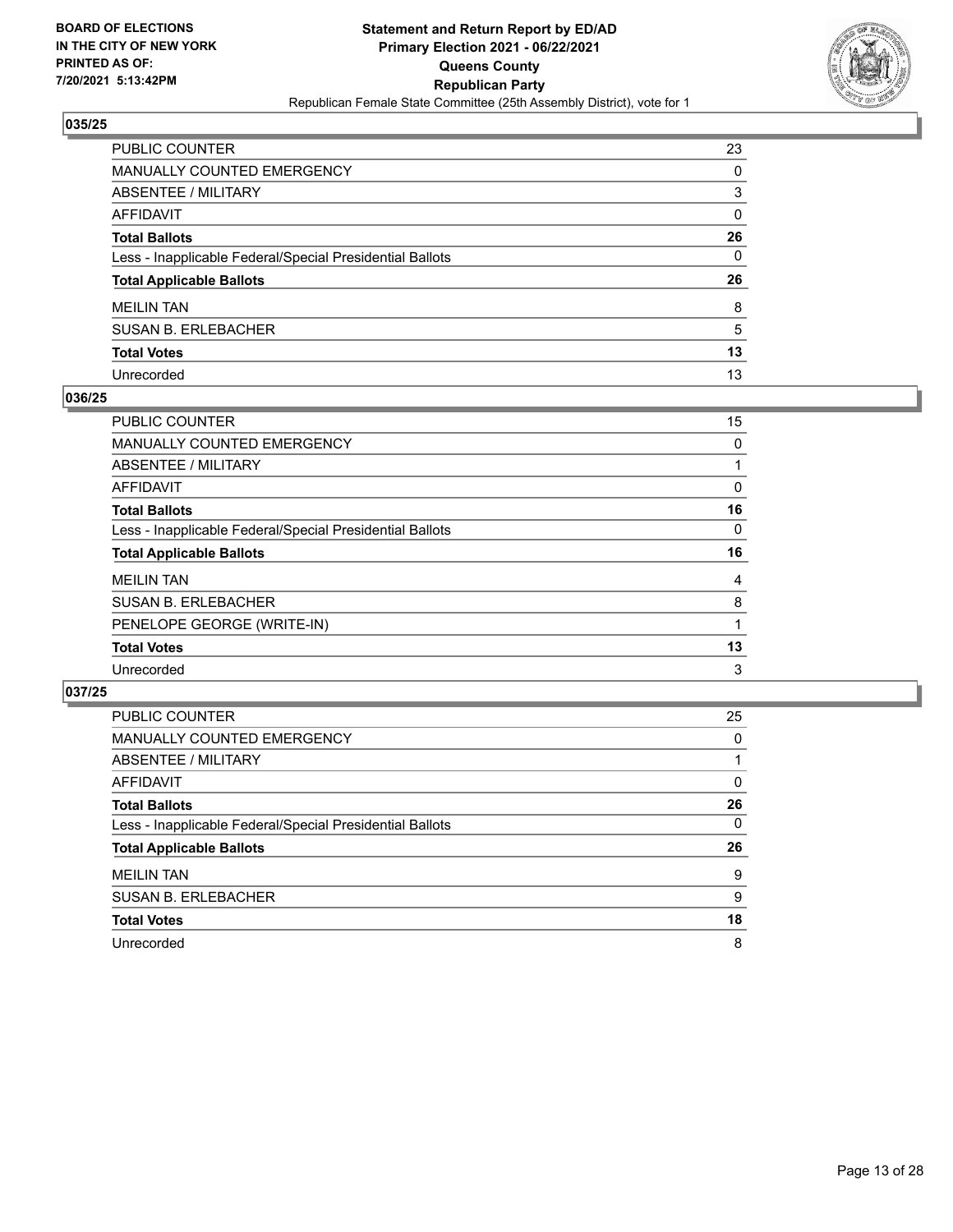

| PUBLIC COUNTER                                           | 15       |
|----------------------------------------------------------|----------|
| MANUALLY COUNTED EMERGENCY                               | $\Omega$ |
| <b>ABSENTEE / MILITARY</b>                               |          |
| <b>AFFIDAVIT</b>                                         | 0        |
| <b>Total Ballots</b>                                     | 16       |
| Less - Inapplicable Federal/Special Presidential Ballots | 0        |
| <b>Total Applicable Ballots</b>                          | 16       |
| <b>MEILIN TAN</b>                                        | 8        |
| <b>SUSAN B. ERLEBACHER</b>                               | 2        |
| <b>Total Votes</b>                                       | 10       |
| Unrecorded                                               | 6        |

# **039/25**

| <b>PUBLIC COUNTER</b>                                    | 29       |
|----------------------------------------------------------|----------|
| <b>MANUALLY COUNTED EMERGENCY</b>                        | 0        |
| ABSENTEE / MILITARY                                      | 0        |
| AFFIDAVIT                                                | 0        |
| <b>Total Ballots</b>                                     | 29       |
| Less - Inapplicable Federal/Special Presidential Ballots | $\Omega$ |
| <b>Total Applicable Ballots</b>                          | 29       |
| <b>MEILIN TAN</b>                                        | 7        |
| <b>SUSAN B. ERLEBACHER</b>                               | 12       |
| <b>Total Votes</b>                                       | 19       |
| Unrecorded                                               | 10       |

| <b>PUBLIC COUNTER</b>                                    | 22 |
|----------------------------------------------------------|----|
| <b>MANUALLY COUNTED EMERGENCY</b>                        | 0  |
| ABSENTEE / MILITARY                                      | 3  |
| <b>AFFIDAVIT</b>                                         | 0  |
| <b>Total Ballots</b>                                     | 25 |
| Less - Inapplicable Federal/Special Presidential Ballots | 0  |
| <b>Total Applicable Ballots</b>                          | 25 |
| <b>MEILIN TAN</b>                                        | 6  |
|                                                          | 11 |
| <b>SUSAN B. ERLEBACHER</b>                               |    |
| <b>Total Votes</b>                                       | 17 |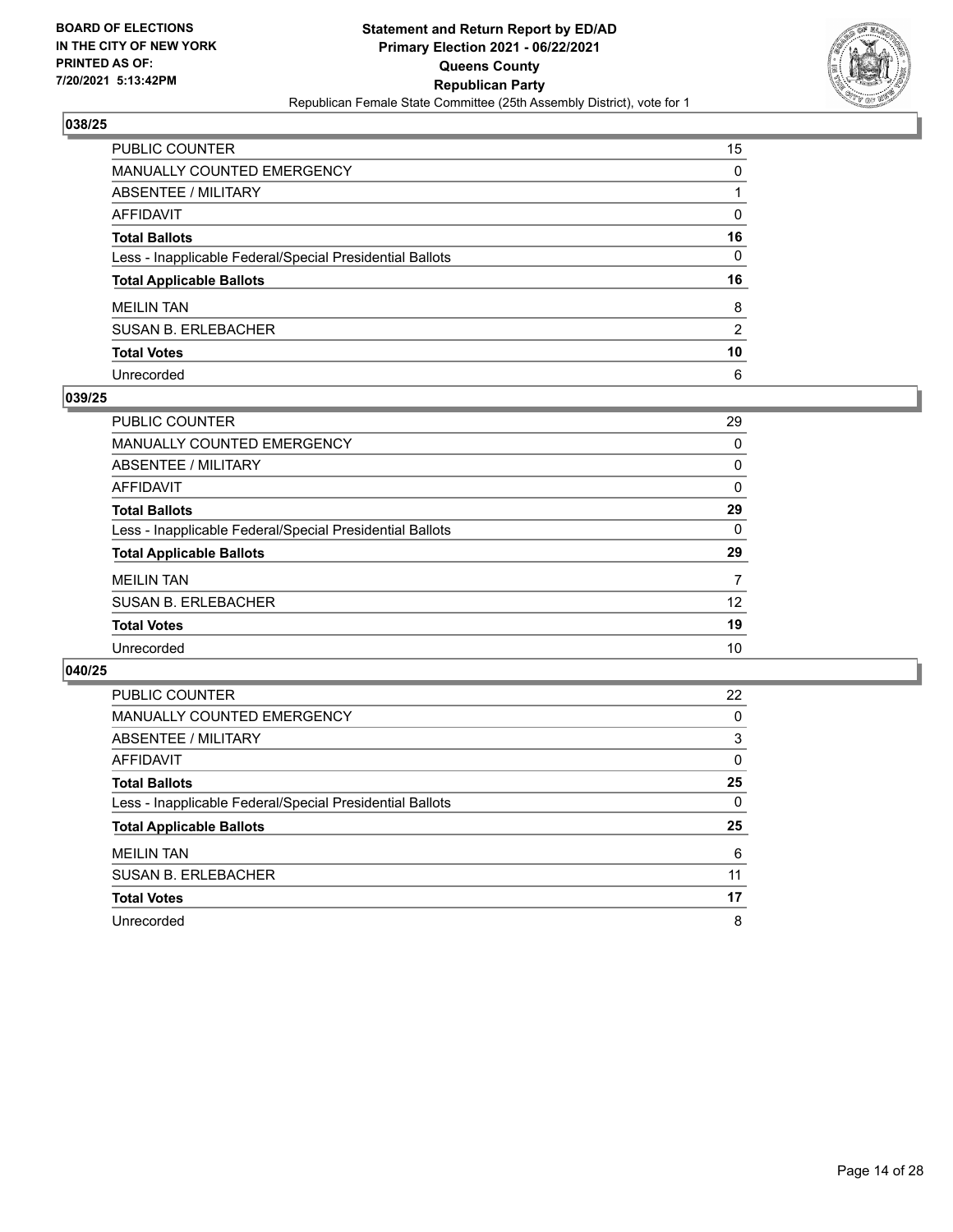

| PUBLIC COUNTER                                           | 4              |
|----------------------------------------------------------|----------------|
| MANUALLY COUNTED EMERGENCY                               | $\Omega$       |
| ABSENTEE / MILITARY                                      | $\Omega$       |
| AFFIDAVIT                                                | $\mathbf{0}$   |
| Total Ballots                                            | 4              |
| Less - Inapplicable Federal/Special Presidential Ballots | $\mathbf{0}$   |
| <b>Total Applicable Ballots</b>                          | 4              |
| <b>MEILIN TAN</b>                                        |                |
| SUSAN B. ERLEBACHER                                      |                |
| <b>Total Votes</b>                                       | 2              |
| Unrecorded                                               | $\overline{2}$ |

## **042/25**

| <b>PUBLIC COUNTER</b>                                    | 19       |
|----------------------------------------------------------|----------|
| MANUALLY COUNTED EMERGENCY                               | 0        |
| ABSENTEE / MILITARY                                      | 0        |
| AFFIDAVIT                                                | $\Omega$ |
| <b>Total Ballots</b>                                     | 19       |
| Less - Inapplicable Federal/Special Presidential Ballots | $\Omega$ |
| <b>Total Applicable Ballots</b>                          | 19       |
| <b>MEILIN TAN</b>                                        | 8        |
| <b>SUSAN B. ERLEBACHER</b>                               | 4        |
| <b>Total Votes</b>                                       | 12       |
| Unrecorded                                               | 7        |

| <b>PUBLIC COUNTER</b>                                    | 17             |
|----------------------------------------------------------|----------------|
| <b>MANUALLY COUNTED EMERGENCY</b>                        | $\Omega$       |
| ABSENTEE / MILITARY                                      | $\overline{2}$ |
| <b>AFFIDAVIT</b>                                         | $\Omega$       |
| <b>Total Ballots</b>                                     | 19             |
| Less - Inapplicable Federal/Special Presidential Ballots | 0              |
| <b>Total Applicable Ballots</b>                          | 19             |
| <b>MEILIN TAN</b>                                        |                |
| <b>SUSAN B. ERLEBACHER</b>                               | 6              |
| <b>Total Votes</b>                                       | 13             |
| Unrecorded                                               | 6              |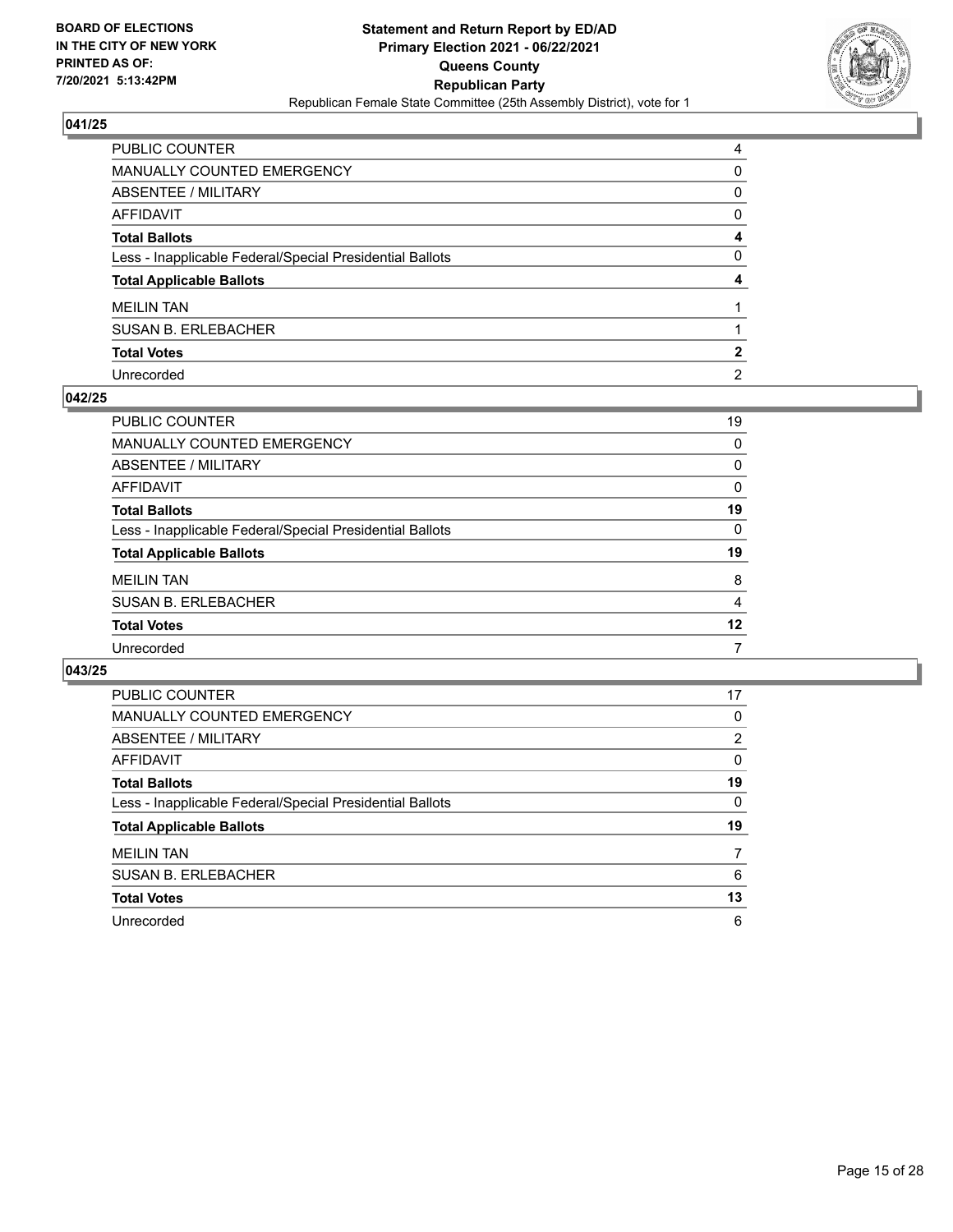

| PUBLIC COUNTER                                           | 19             |
|----------------------------------------------------------|----------------|
| MANUALLY COUNTED EMERGENCY                               | $\Omega$       |
| <b>ABSENTEE / MILITARY</b>                               | $\Omega$       |
| <b>AFFIDAVIT</b>                                         | $\Omega$       |
| <b>Total Ballots</b>                                     | 19             |
| Less - Inapplicable Federal/Special Presidential Ballots | 0              |
| <b>Total Applicable Ballots</b>                          | 19             |
| <b>MEILIN TAN</b>                                        | 10             |
| <b>SUSAN B. ERLEBACHER</b>                               | 7              |
| <b>Total Votes</b>                                       | 17             |
| Unrecorded                                               | $\overline{2}$ |

# **045/25**

| PUBLIC COUNTER                                           | 15       |
|----------------------------------------------------------|----------|
| <b>MANUALLY COUNTED EMERGENCY</b>                        | 0        |
| ABSENTEE / MILITARY                                      | 0        |
| AFFIDAVIT                                                | $\Omega$ |
| <b>Total Ballots</b>                                     | 15       |
| Less - Inapplicable Federal/Special Presidential Ballots | 0        |
| <b>Total Applicable Ballots</b>                          | 15       |
| <b>MEILIN TAN</b>                                        | 6        |
| <b>SUSAN B. ERLEBACHER</b>                               | 3        |
| <b>Total Votes</b>                                       | 9        |
| Unrecorded                                               | 6        |
|                                                          |          |

| <b>PUBLIC COUNTER</b>                                    | 3 |
|----------------------------------------------------------|---|
| <b>MANUALLY COUNTED EMERGENCY</b>                        | 0 |
| ABSENTEE / MILITARY                                      |   |
| AFFIDAVIT                                                | 0 |
| <b>Total Ballots</b>                                     | 4 |
|                                                          |   |
| Less - Inapplicable Federal/Special Presidential Ballots | 0 |
| <b>Total Applicable Ballots</b>                          |   |
| <b>MEILIN TAN</b>                                        |   |
| <b>SUSAN B. ERLEBACHER</b>                               | 2 |
| <b>Total Votes</b>                                       | 3 |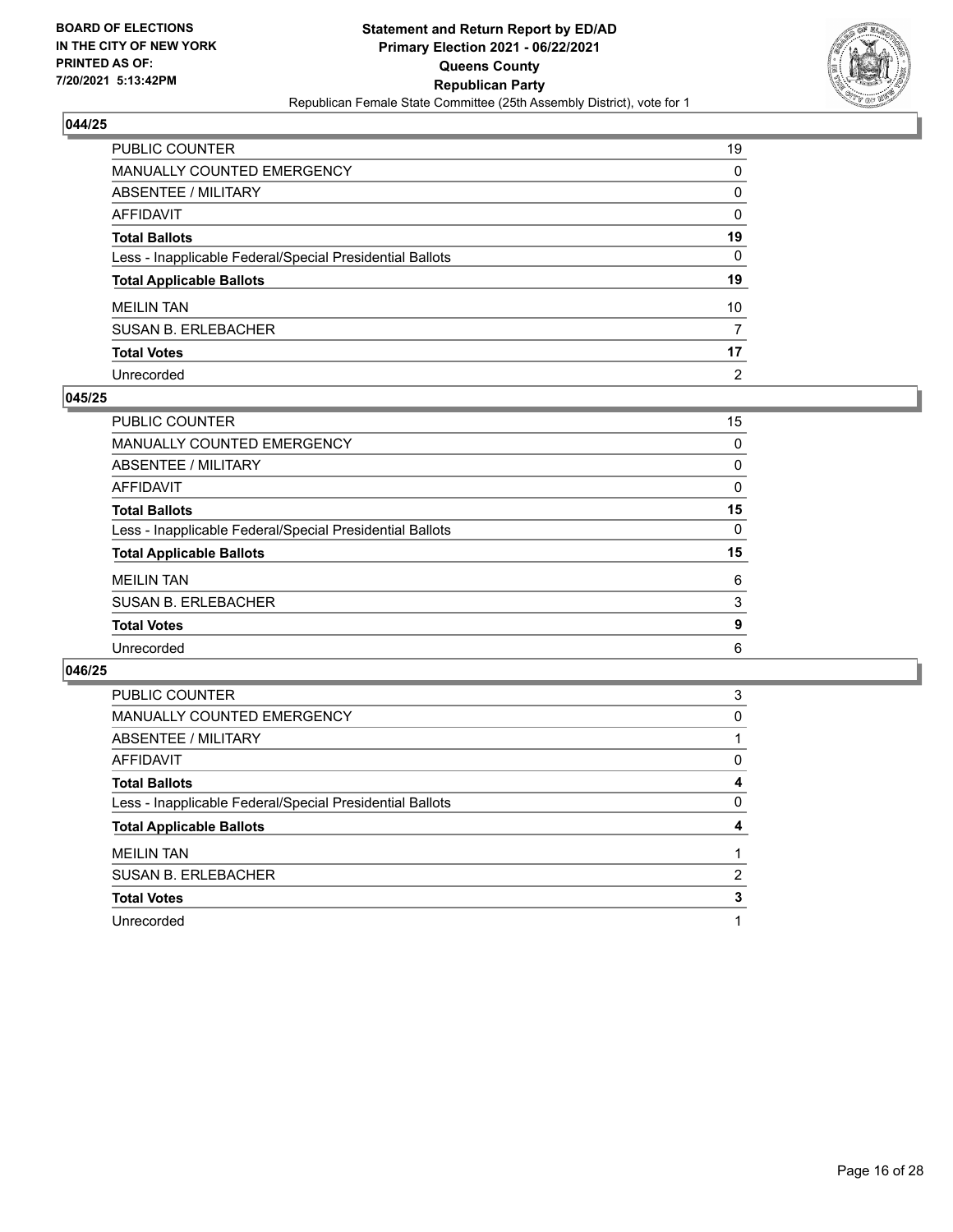

| PUBLIC COUNTER                                           | 9            |
|----------------------------------------------------------|--------------|
| MANUALLY COUNTED EMERGENCY                               | $\Omega$     |
| ABSENTEE / MILITARY                                      |              |
| <b>AFFIDAVIT</b>                                         | $\Omega$     |
| <b>Total Ballots</b>                                     | 16           |
| Less - Inapplicable Federal/Special Presidential Ballots | $\mathbf{0}$ |
| <b>Total Applicable Ballots</b>                          | 16           |
| <b>MEILIN TAN</b>                                        | 6            |
| <b>SUSAN B. ERLEBACHER</b>                               | 3            |
| <b>Total Votes</b>                                       | 9            |
| Unrecorded                                               | 7            |

## **048/25**

| PUBLIC COUNTER                                           | 11       |
|----------------------------------------------------------|----------|
| <b>MANUALLY COUNTED EMERGENCY</b>                        | $\Omega$ |
| ABSENTEE / MILITARY                                      |          |
| AFFIDAVIT                                                | 0        |
| <b>Total Ballots</b>                                     | 12       |
| Less - Inapplicable Federal/Special Presidential Ballots | $\Omega$ |
| <b>Total Applicable Ballots</b>                          | 12       |
| <b>MEILIN TAN</b>                                        | 3        |
| <b>SUSAN B. ERLEBACHER</b>                               | 4        |
| <b>Total Votes</b>                                       | 7        |
| Unrecorded                                               | 5        |
|                                                          |          |

| <b>PUBLIC COUNTER</b>                                    | 15             |
|----------------------------------------------------------|----------------|
| <b>MANUALLY COUNTED EMERGENCY</b>                        | 0              |
| ABSENTEE / MILITARY                                      | $\overline{2}$ |
| AFFIDAVIT                                                | 0              |
| <b>Total Ballots</b>                                     | 17             |
| Less - Inapplicable Federal/Special Presidential Ballots | 0              |
| <b>Total Applicable Ballots</b>                          | 17             |
| <b>MEILIN TAN</b>                                        | 11             |
| <b>SUSAN B. ERLEBACHER</b>                               | 2              |
| UNATTRIBUTABLE WRITE-IN (WRITE-IN)                       |                |
| <b>Total Votes</b>                                       | 14             |
| Unrecorded                                               | 3              |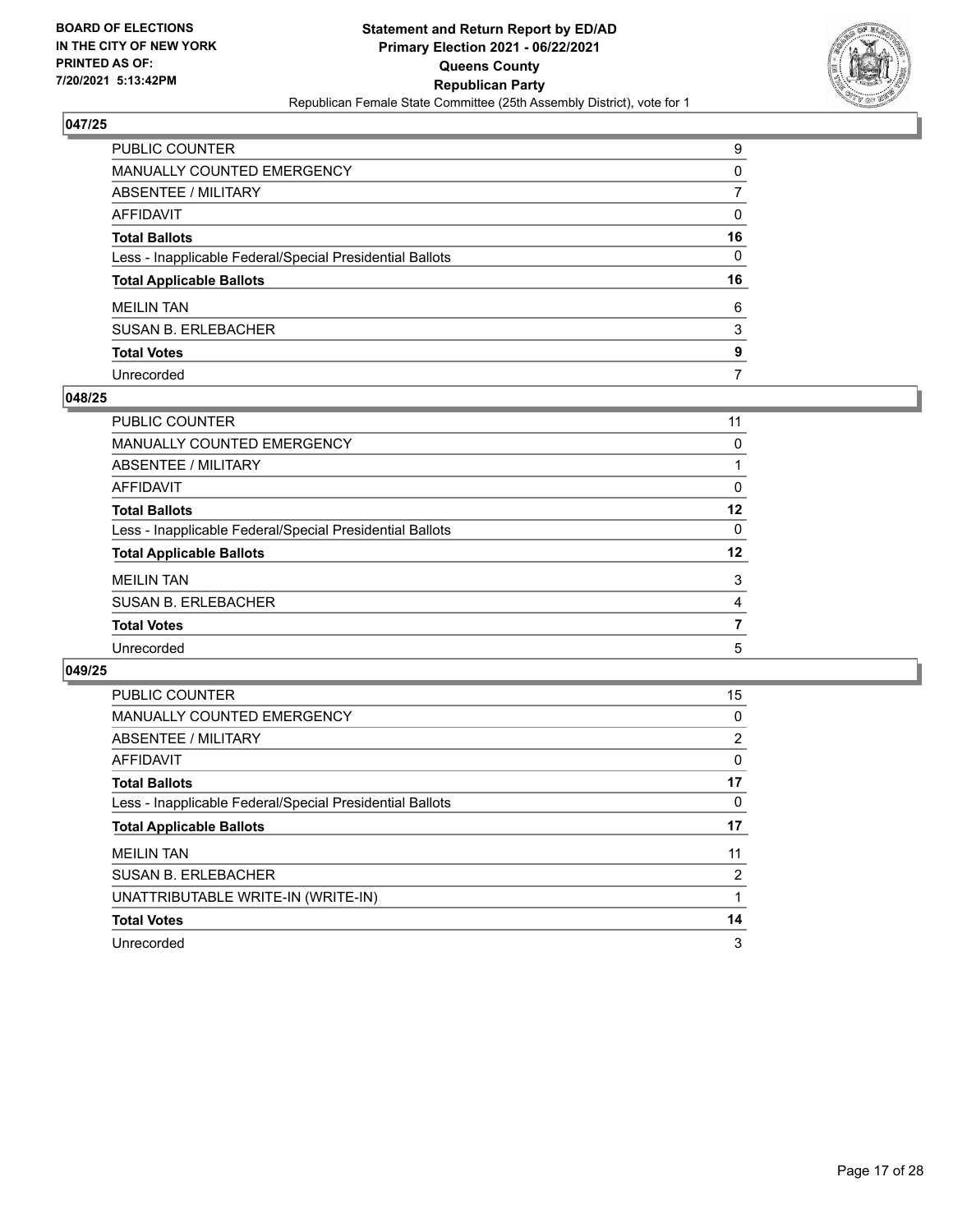

| <b>SUSAN B. ERLEBACHER</b>                               | 3 |
|----------------------------------------------------------|---|
| <b>MEILIN TAN</b>                                        | 4 |
| <b>Total Applicable Ballots</b>                          |   |
| Less - Inapplicable Federal/Special Presidential Ballots | 0 |
| <b>Total Ballots</b>                                     |   |
| AFFIDAVIT                                                | 0 |
| ABSENTEE / MILITARY                                      | 0 |
| MANUALLY COUNTED EMERGENCY                               | 0 |
| <b>PUBLIC COUNTER</b>                                    |   |

# **051/25**

| PUBLIC COUNTER                                           | $12 \overline{ }$ |
|----------------------------------------------------------|-------------------|
| <b>MANUALLY COUNTED EMERGENCY</b>                        | 0                 |
| ABSENTEE / MILITARY                                      |                   |
| AFFIDAVIT                                                | 0                 |
| <b>Total Ballots</b>                                     | 13                |
| Less - Inapplicable Federal/Special Presidential Ballots | 0                 |
| <b>Total Applicable Ballots</b>                          | 13                |
| <b>MEILIN TAN</b>                                        | 5                 |
|                                                          |                   |
| <b>SUSAN B. ERLEBACHER</b>                               | 3                 |
| KATHRYN A. GARCIA (WRITE-IN)                             |                   |
| <b>Total Votes</b>                                       | 9                 |

| <b>PUBLIC COUNTER</b>                                    | 11       |
|----------------------------------------------------------|----------|
| <b>MANUALLY COUNTED EMERGENCY</b>                        | 0        |
| ABSENTEE / MILITARY                                      |          |
| AFFIDAVIT                                                | 0        |
| <b>Total Ballots</b>                                     | 12       |
| Less - Inapplicable Federal/Special Presidential Ballots | $\Omega$ |
| <b>Total Applicable Ballots</b>                          | 12       |
| <b>MEILIN TAN</b>                                        | 5        |
| <b>SUSAN B. ERLEBACHER</b>                               | 3        |
| <b>Total Votes</b>                                       | 8        |
| Unrecorded                                               | 4        |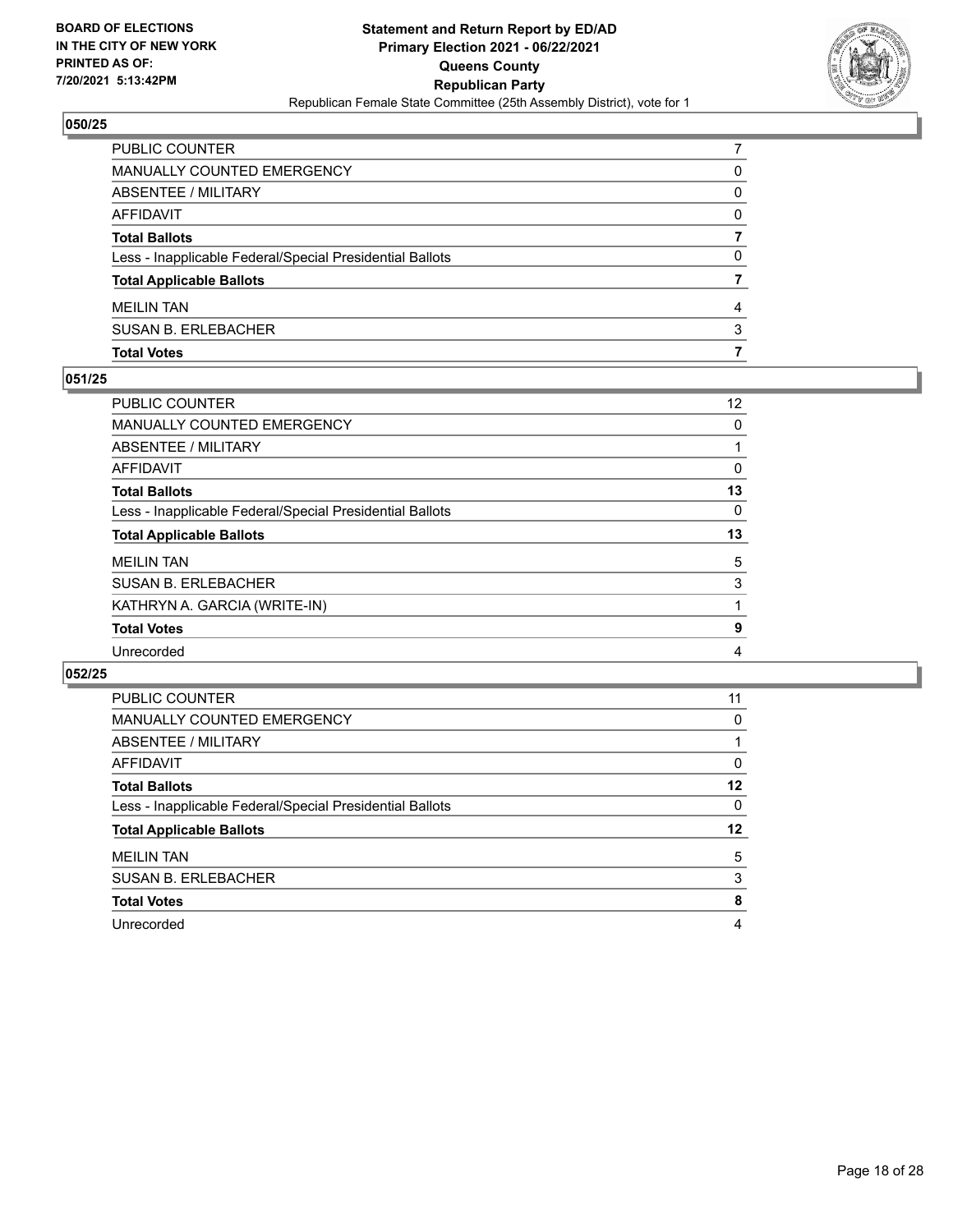

| PUBLIC COUNTER                                           |                |
|----------------------------------------------------------|----------------|
| MANUALLY COUNTED EMERGENCY                               | 0              |
| ABSENTEE / MILITARY                                      | 0              |
| AFFIDAVIT                                                | $\mathbf{0}$   |
| <b>Total Ballots</b>                                     |                |
| Less - Inapplicable Federal/Special Presidential Ballots | $\Omega$       |
| <b>Total Applicable Ballots</b>                          |                |
| <b>MEILIN TAN</b>                                        | 3              |
| SUSAN B. ERLEBACHER                                      | 2              |
| <b>Total Votes</b>                                       | 5              |
| Unrecorded                                               | $\overline{2}$ |

## **054/25**

| PUBLIC COUNTER                                           | 9  |
|----------------------------------------------------------|----|
| MANUALLY COUNTED EMERGENCY                               | 0  |
| ABSENTEE / MILITARY                                      | 0  |
| AFFIDAVIT                                                |    |
| <b>Total Ballots</b>                                     | 10 |
| Less - Inapplicable Federal/Special Presidential Ballots | 0  |
| <b>Total Applicable Ballots</b>                          | 10 |
| <b>MEILIN TAN</b>                                        | 4  |
| <b>SUSAN B. ERLEBACHER</b>                               | 3  |
| UNATTRIBUTABLE WRITE-IN (WRITE-IN)                       |    |
| <b>Total Votes</b>                                       | 8  |
| Unrecorded                                               | 2  |
|                                                          |    |

| PUBLIC COUNTER                                           | 8 |
|----------------------------------------------------------|---|
| <b>MANUALLY COUNTED EMERGENCY</b>                        | 0 |
| ABSENTEE / MILITARY                                      |   |
| AFFIDAVIT                                                | 0 |
| <b>Total Ballots</b>                                     | 9 |
| Less - Inapplicable Federal/Special Presidential Ballots | 0 |
| <b>Total Applicable Ballots</b>                          | 9 |
| <b>MEILIN TAN</b>                                        | 3 |
| <b>SUSAN B. ERLEBACHER</b>                               | 3 |
| <b>Total Votes</b>                                       | 6 |
| Unrecorded                                               | 3 |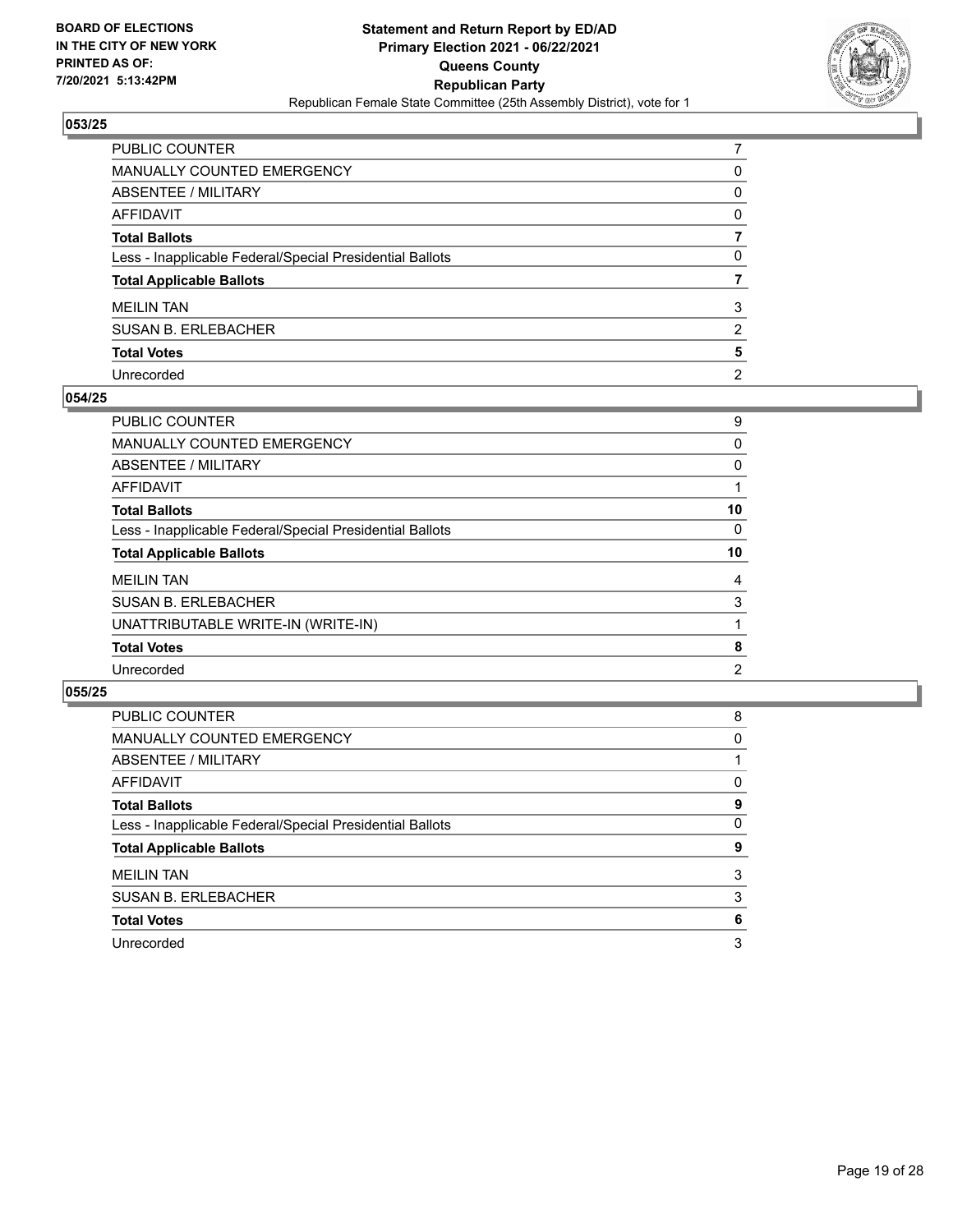

| PUBLIC COUNTER                                           | 6            |
|----------------------------------------------------------|--------------|
| MANUALLY COUNTED EMERGENCY                               | $\Omega$     |
| ABSENTEE / MILITARY                                      | 3            |
| AFFIDAVIT                                                | $\mathbf{0}$ |
| <b>Total Ballots</b>                                     | 9            |
| Less - Inapplicable Federal/Special Presidential Ballots | $\mathbf{0}$ |
| <b>Total Applicable Ballots</b>                          | 9            |
| <b>MEILIN TAN</b>                                        | 4            |
| SUSAN B. ERLEBACHER                                      |              |
| <b>Total Votes</b>                                       | 5            |
| Unrecorded                                               | 4            |

## **057/25**

| PUBLIC COUNTER                                           | 17       |
|----------------------------------------------------------|----------|
| <b>MANUALLY COUNTED EMERGENCY</b>                        | $\Omega$ |
| ABSENTEE / MILITARY                                      | 2        |
| AFFIDAVIT                                                | 0        |
| <b>Total Ballots</b>                                     | 19       |
| Less - Inapplicable Federal/Special Presidential Ballots | $\Omega$ |
| <b>Total Applicable Ballots</b>                          | 19       |
| <b>MEILIN TAN</b>                                        | 4        |
| <b>SUSAN B. ERLEBACHER</b>                               | 11       |
| <b>Total Votes</b>                                       | 15       |
| Unrecorded                                               | 4        |

| <b>PUBLIC COUNTER</b>                                    | 20       |
|----------------------------------------------------------|----------|
| <b>MANUALLY COUNTED EMERGENCY</b>                        | 0        |
| ABSENTEE / MILITARY                                      | 6        |
| <b>AFFIDAVIT</b>                                         | $\Omega$ |
| <b>Total Ballots</b>                                     | 26       |
| Less - Inapplicable Federal/Special Presidential Ballots | $\Omega$ |
| <b>Total Applicable Ballots</b>                          | 26       |
| <b>MEILIN TAN</b>                                        | 13       |
| <b>SUSAN B. ERLEBACHER</b>                               | 7        |
|                                                          |          |
| <b>Total Votes</b>                                       | 20       |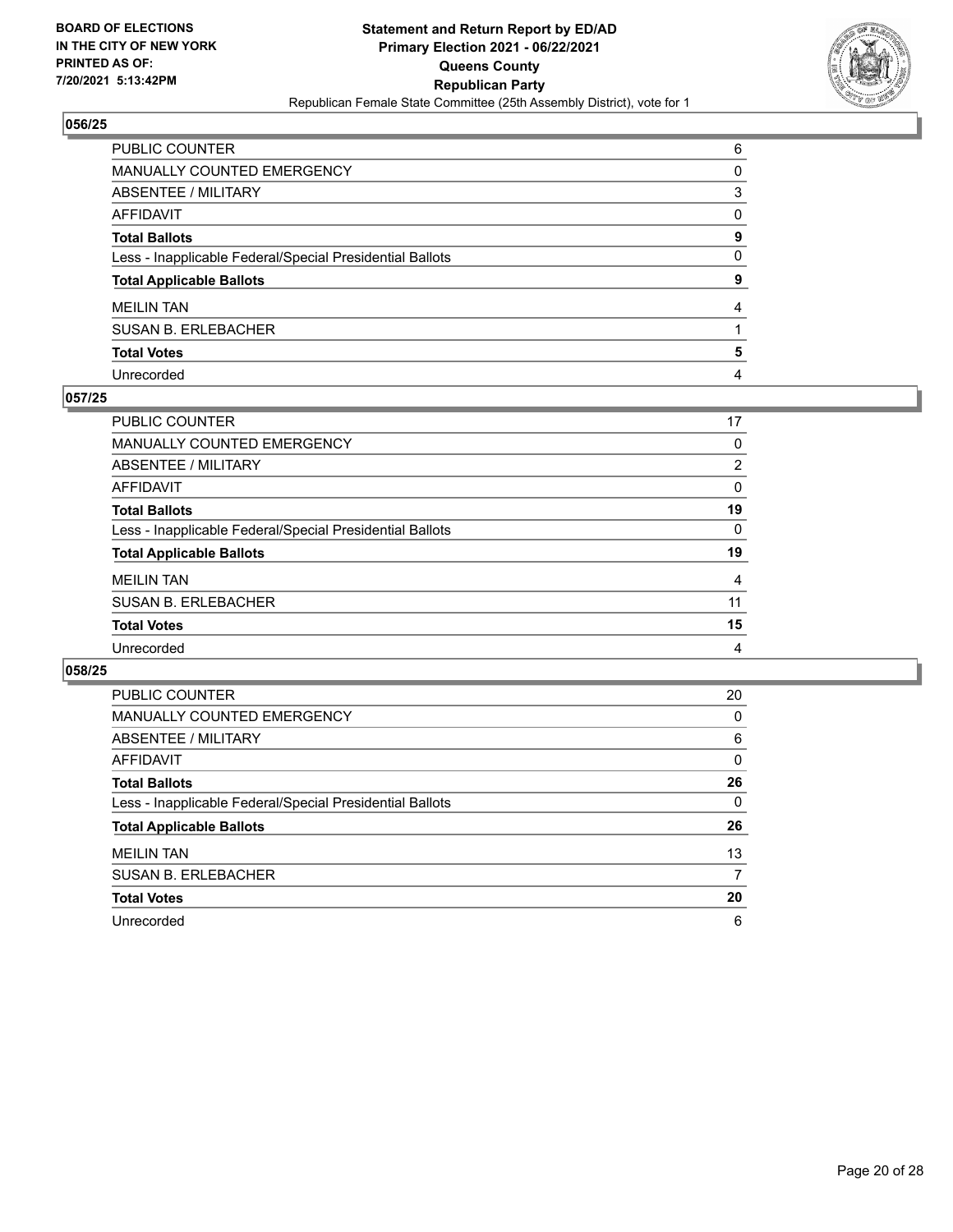

| <b>PUBLIC COUNTER</b>                                    | 10 |
|----------------------------------------------------------|----|
| MANUALLY COUNTED EMERGENCY                               | 0  |
| ABSENTEE / MILITARY                                      | 0  |
| AFFIDAVIT                                                | 0  |
| <b>Total Ballots</b>                                     | 10 |
| Less - Inapplicable Federal/Special Presidential Ballots | 0  |
| <b>Total Applicable Ballots</b>                          | 10 |
| <b>MEILIN TAN</b>                                        | 5  |
| <b>SUSAN B. ERLEBACHER</b>                               | 5  |
| <b>Total Votes</b>                                       | 10 |

# **060/25**

| PUBLIC COUNTER                                           | 11       |
|----------------------------------------------------------|----------|
| <b>MANUALLY COUNTED EMERGENCY</b>                        | $\Omega$ |
| ABSENTEE / MILITARY                                      |          |
| <b>AFFIDAVIT</b>                                         | 0        |
| <b>Total Ballots</b>                                     | 12       |
| Less - Inapplicable Federal/Special Presidential Ballots | 0        |
| <b>Total Applicable Ballots</b>                          | 12       |
| <b>MEILIN TAN</b>                                        | 4        |
| <b>SUSAN B. ERLEBACHER</b>                               | 2        |
| <b>Total Votes</b>                                       | 6        |
| Unrecorded                                               | 6        |
|                                                          |          |

| <b>PUBLIC COUNTER</b>                                    | 18       |
|----------------------------------------------------------|----------|
| <b>MANUALLY COUNTED EMERGENCY</b>                        | 0        |
| ABSENTEE / MILITARY                                      | 2        |
| <b>AFFIDAVIT</b>                                         | 0        |
| <b>Total Ballots</b>                                     | 20       |
| Less - Inapplicable Federal/Special Presidential Ballots | $\Omega$ |
| <b>Total Applicable Ballots</b>                          | 20       |
| <b>MEILIN TAN</b>                                        | 7        |
| <b>SUSAN B. ERLEBACHER</b>                               | 11       |
| ANNA NEKTALOV (WRITE-IN)                                 |          |
| <b>Total Votes</b>                                       | 19       |
| Unrecorded                                               | 1        |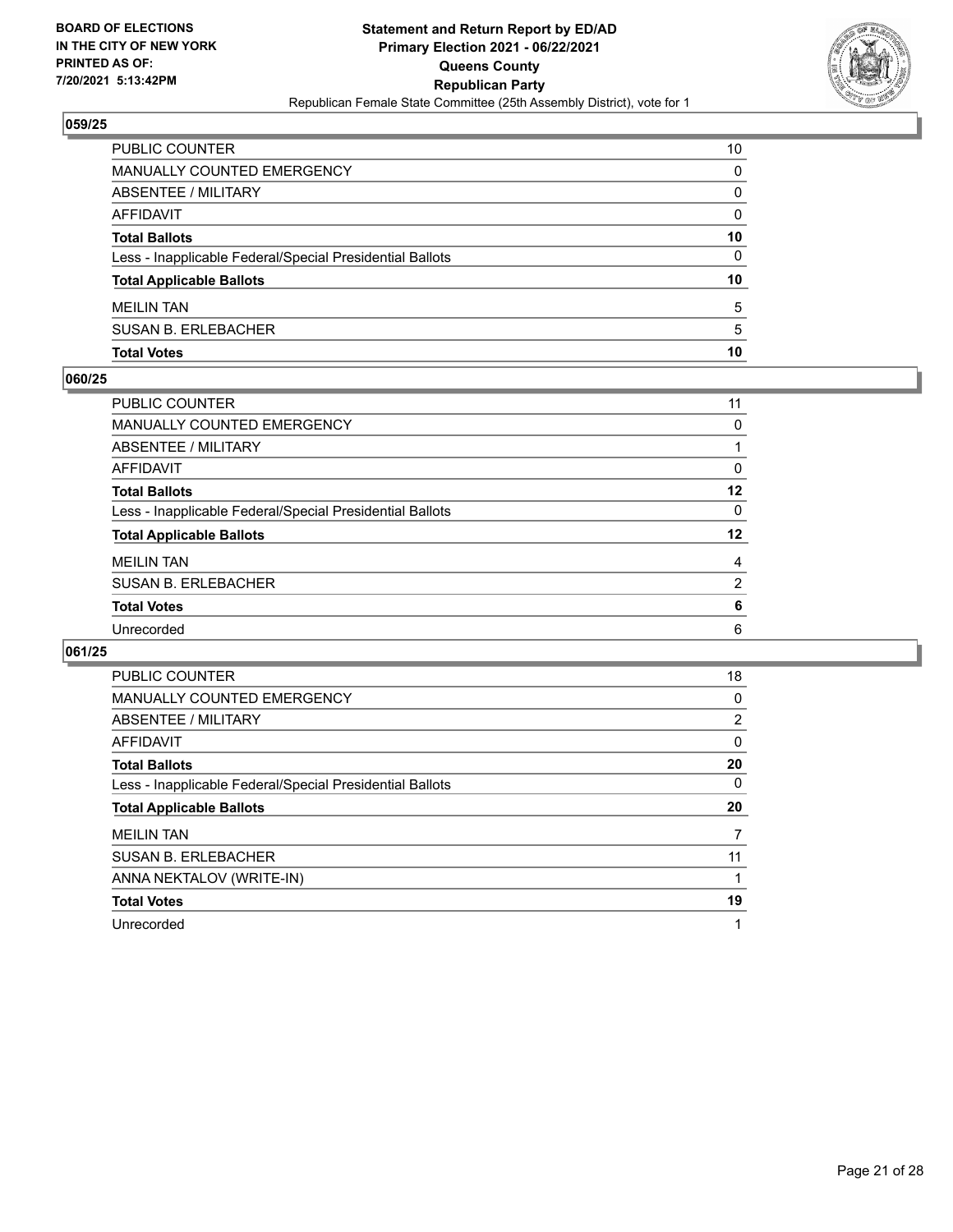

| PUBLIC COUNTER                                           | 6              |
|----------------------------------------------------------|----------------|
| <b>MANUALLY COUNTED EMERGENCY</b>                        | $\Omega$       |
| ABSENTEE / MILITARY                                      | $\Omega$       |
| <b>AFFIDAVIT</b>                                         | $\Omega$       |
| <b>Total Ballots</b>                                     | 6              |
| Less - Inapplicable Federal/Special Presidential Ballots | $\Omega$       |
| <b>Total Applicable Ballots</b>                          | 6              |
| <b>MEILIN TAN</b>                                        | 2              |
| <b>SUSAN B. ERLEBACHER</b>                               | 2              |
| <b>Total Votes</b>                                       | 4              |
| Unrecorded                                               | $\overline{2}$ |

## **063/25**

| PUBLIC COUNTER                                           | 6              |
|----------------------------------------------------------|----------------|
| <b>MANUALLY COUNTED EMERGENCY</b>                        | $\Omega$       |
| ABSENTEE / MILITARY                                      | 2              |
| AFFIDAVIT                                                | 0              |
| <b>Total Ballots</b>                                     | 8              |
| Less - Inapplicable Federal/Special Presidential Ballots | 0              |
| <b>Total Applicable Ballots</b>                          | 8              |
| <b>MEILIN TAN</b>                                        | 4              |
| <b>SUSAN B. ERLEBACHER</b>                               | $\overline{2}$ |
| <b>Total Votes</b>                                       | 6              |
| Unrecorded                                               | $\overline{2}$ |
|                                                          |                |

| <b>PUBLIC COUNTER</b>                                    | 23       |
|----------------------------------------------------------|----------|
| <b>MANUALLY COUNTED EMERGENCY</b>                        | 0        |
| ABSENTEE / MILITARY                                      | 2        |
| AFFIDAVIT                                                | 0        |
| <b>Total Ballots</b>                                     | 25       |
| Less - Inapplicable Federal/Special Presidential Ballots | $\Omega$ |
| <b>Total Applicable Ballots</b>                          | 25       |
|                                                          |          |
| <b>MEILIN TAN</b>                                        | 5        |
| <b>SUSAN B. ERLEBACHER</b>                               | 7        |
| UNATTRIBUTABLE WRITE-IN (WRITE-IN)                       |          |
| <b>Total Votes</b>                                       | 13       |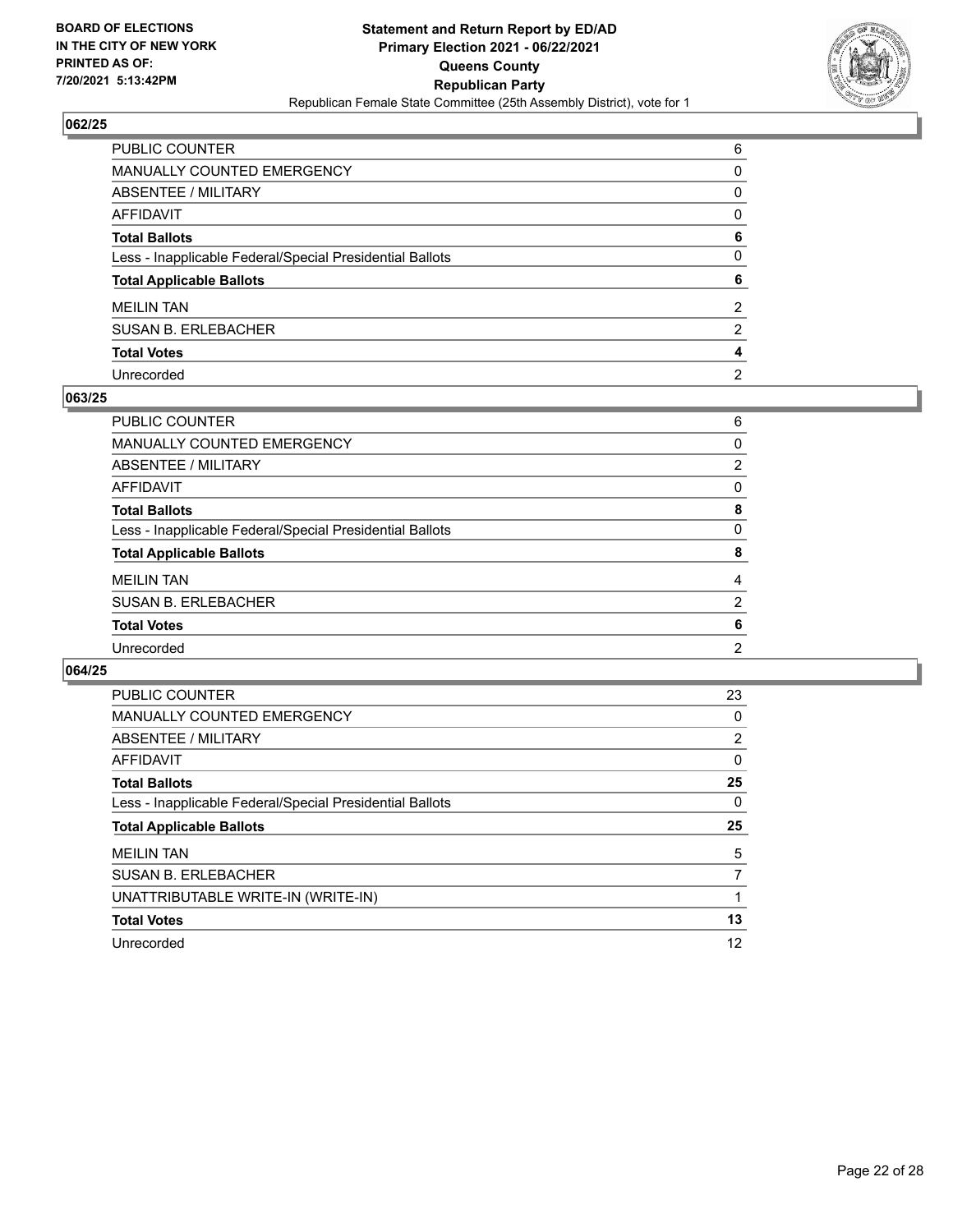

| <b>PUBLIC COUNTER</b>                                    | 13       |
|----------------------------------------------------------|----------|
| <b>MANUALLY COUNTED EMERGENCY</b>                        | $\Omega$ |
| ABSENTEE / MILITARY                                      | 0        |
| AFFIDAVIT                                                | 0        |
| <b>Total Ballots</b>                                     | 13       |
| Less - Inapplicable Federal/Special Presidential Ballots | $\Omega$ |
| <b>Total Applicable Ballots</b>                          | 13       |
| <b>MEILIN TAN</b>                                        | 4        |
| <b>SUSAN B. ERLEBACHER</b>                               |          |
| <b>Total Votes</b>                                       | 11       |
| Unrecorded                                               | 2        |
|                                                          |          |

# **066/25 COMBINED into: 023/25**

# **067/25**

| <b>Total Votes</b>                                       | $\mathbf{0}$ |
|----------------------------------------------------------|--------------|
| <b>SUSAN B. ERLEBACHER</b>                               | $\Omega$     |
| <b>MEILIN TAN</b>                                        | $\Omega$     |
| <b>Total Applicable Ballots</b>                          | 0            |
| Less - Inapplicable Federal/Special Presidential Ballots | $\Omega$     |
| <b>Total Ballots</b>                                     | 0            |
| <b>AFFIDAVIT</b>                                         | $\Omega$     |
| <b>ABSENTEE / MILITARY</b>                               | $\Omega$     |
| <b>MANUALLY COUNTED EMERGENCY</b>                        | 0            |
| PUBLIC COUNTER                                           | 0            |

| PUBLIC COUNTER                                           | 6 |
|----------------------------------------------------------|---|
| <b>MANUALLY COUNTED EMERGENCY</b>                        | 0 |
| ABSENTEE / MILITARY                                      | 0 |
| <b>AFFIDAVIT</b>                                         | 0 |
| <b>Total Ballots</b>                                     | 6 |
| Less - Inapplicable Federal/Special Presidential Ballots | 0 |
| <b>Total Applicable Ballots</b>                          | 6 |
| <b>MEILIN TAN</b>                                        | 2 |
| <b>SUSAN B. ERLEBACHER</b>                               | 3 |
| <b>Total Votes</b>                                       | 5 |
|                                                          |   |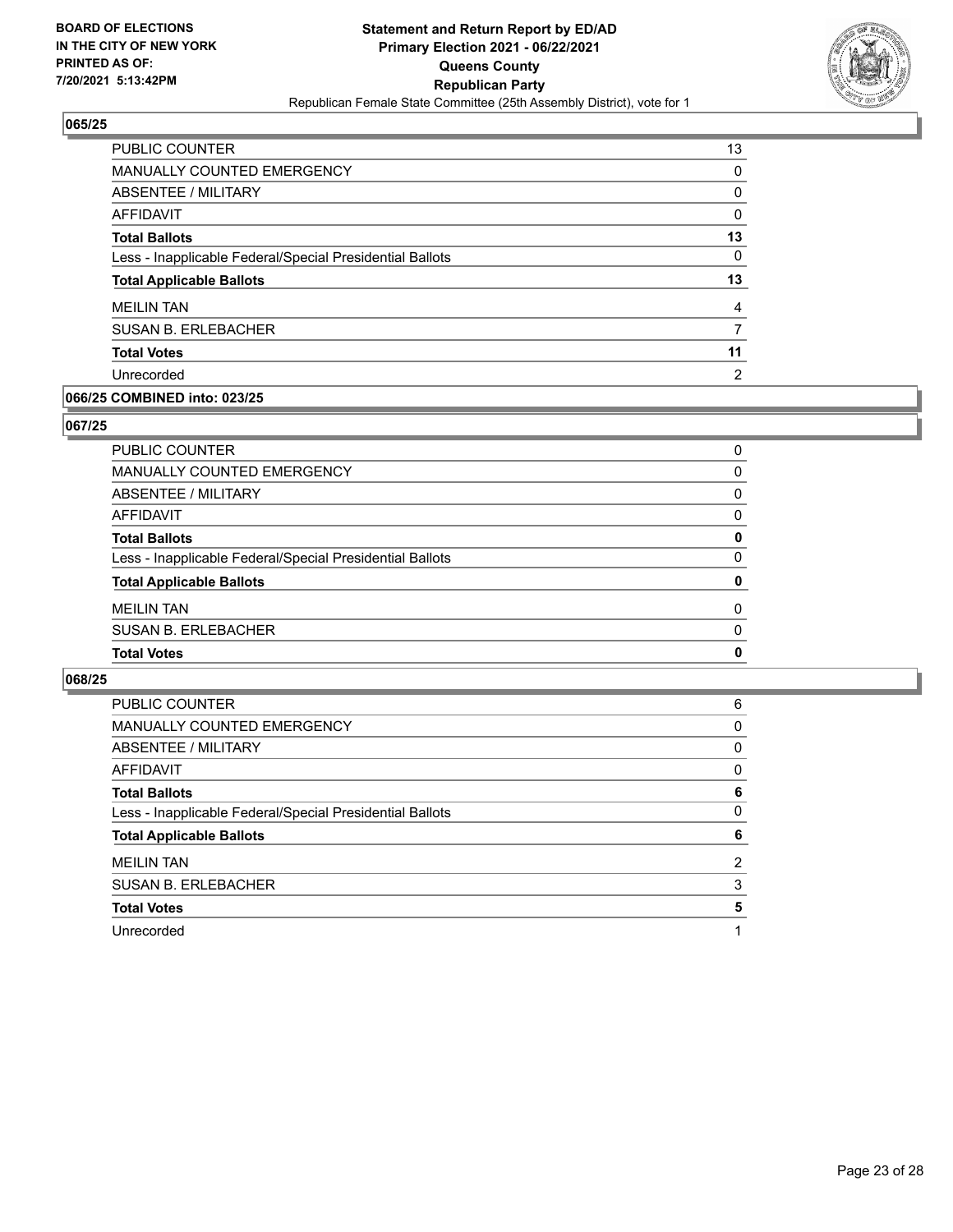

| PUBLIC COUNTER                                           | 15           |
|----------------------------------------------------------|--------------|
| MANUALLY COUNTED EMERGENCY                               | $\Omega$     |
| <b>ABSENTEE / MILITARY</b>                               | $\Omega$     |
| <b>AFFIDAVIT</b>                                         | $\mathbf{0}$ |
| <b>Total Ballots</b>                                     | 15           |
| Less - Inapplicable Federal/Special Presidential Ballots | 0            |
| <b>Total Applicable Ballots</b>                          | 15           |
| <b>MEILIN TAN</b>                                        | 7            |
| <b>SUSAN B. ERLEBACHER</b>                               | 7            |
| <b>Total Votes</b>                                       | 14           |
| Unrecorded                                               |              |

# **070/25**

| PUBLIC COUNTER                                           | 4        |
|----------------------------------------------------------|----------|
| MANUALLY COUNTED EMERGENCY                               | 0        |
| ABSENTEE / MILITARY                                      | 0        |
| AFFIDAVIT                                                | 0        |
| <b>Total Ballots</b>                                     | 4        |
| Less - Inapplicable Federal/Special Presidential Ballots | 0        |
| <b>Total Applicable Ballots</b>                          | 4        |
| <b>MEILIN TAN</b>                                        | $\Omega$ |
| <b>SUSAN B. ERLEBACHER</b>                               | 3        |
| <b>Total Votes</b>                                       | 3        |
| Unrecorded                                               |          |
|                                                          |          |

| PUBLIC COUNTER                                           | 11       |
|----------------------------------------------------------|----------|
| <b>MANUALLY COUNTED EMERGENCY</b>                        | 0        |
| ABSENTEE / MILITARY                                      |          |
| <b>AFFIDAVIT</b>                                         | $\Omega$ |
| <b>Total Ballots</b>                                     | 12       |
| Less - Inapplicable Federal/Special Presidential Ballots | 0        |
| <b>Total Applicable Ballots</b>                          | 12       |
| <b>MEILIN TAN</b>                                        | 8        |
| <b>SUSAN B. ERLEBACHER</b>                               | 3        |
| <b>Total Votes</b>                                       | 11       |
| Unrecorded                                               |          |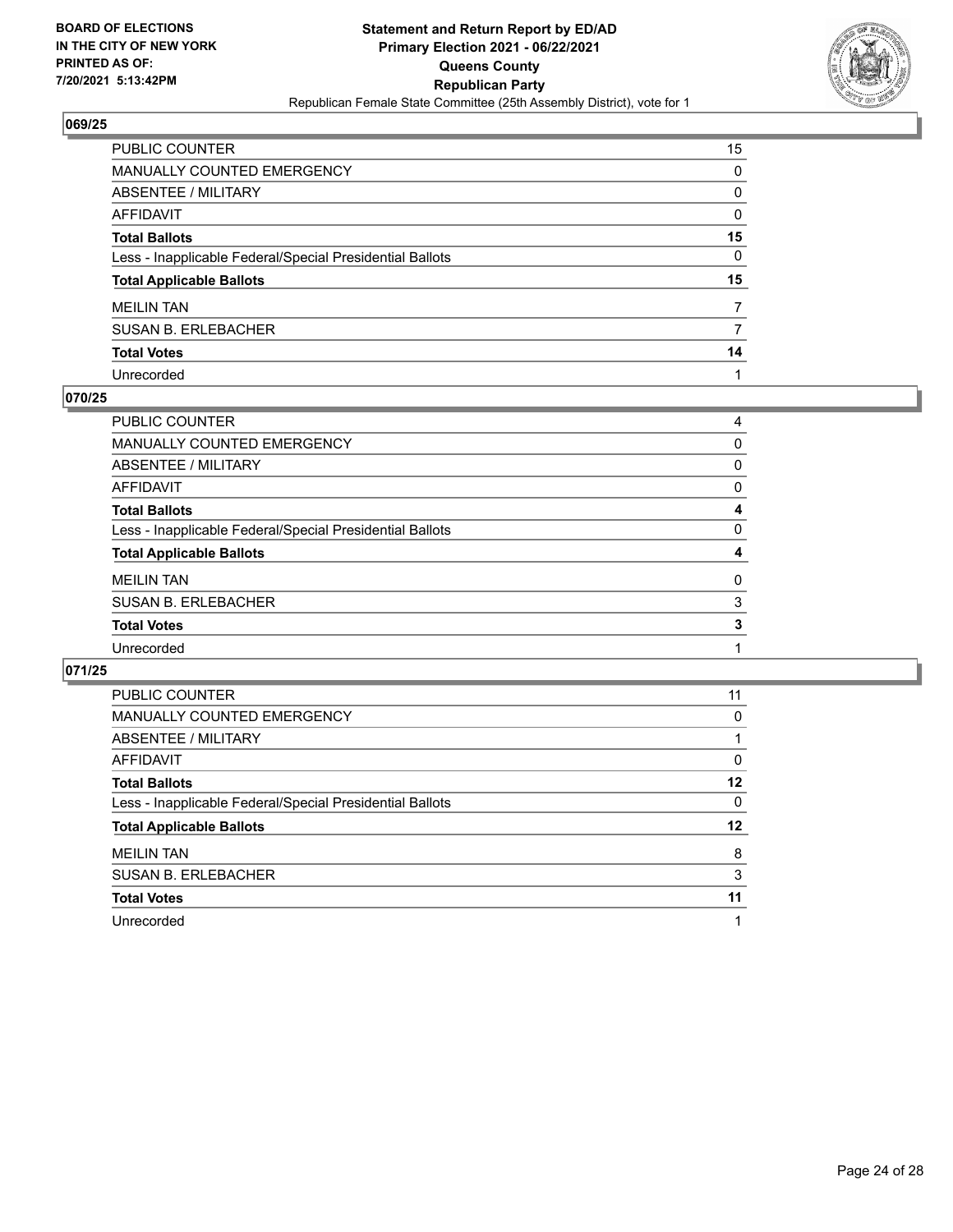

| PUBLIC COUNTER                                           | 10           |
|----------------------------------------------------------|--------------|
| MANUALLY COUNTED EMERGENCY                               | $\Omega$     |
| ABSENTEE / MILITARY                                      | $\Omega$     |
| <b>AFFIDAVIT</b>                                         | $\mathbf{0}$ |
| <b>Total Ballots</b>                                     | 10           |
| Less - Inapplicable Federal/Special Presidential Ballots | 0            |
| <b>Total Applicable Ballots</b>                          | 10           |
| <b>MEILIN TAN</b>                                        | 4            |
| <b>SUSAN B. ERLEBACHER</b>                               | 5            |
| <b>Total Votes</b>                                       | 9            |
| Unrecorded                                               |              |

# **073/25**

| PUBLIC COUNTER                                           | 19       |
|----------------------------------------------------------|----------|
| <b>MANUALLY COUNTED EMERGENCY</b>                        | 0        |
| ABSENTEE / MILITARY                                      | 3        |
| AFFIDAVIT                                                |          |
| <b>Total Ballots</b>                                     | 23       |
| Less - Inapplicable Federal/Special Presidential Ballots | $\Omega$ |
| <b>Total Applicable Ballots</b>                          | 23       |
| <b>MEILIN TAN</b>                                        | 6        |
| <b>SUSAN B. ERLEBACHER</b>                               | 5        |
| <b>Total Votes</b>                                       | 11       |
| Unrecorded                                               | 12       |
|                                                          |          |

| 6 |
|---|
|   |
| 0 |
| 0 |
| 0 |
| 6 |
|   |
| 0 |
| 6 |
| 3 |
| 2 |
| 5 |
|   |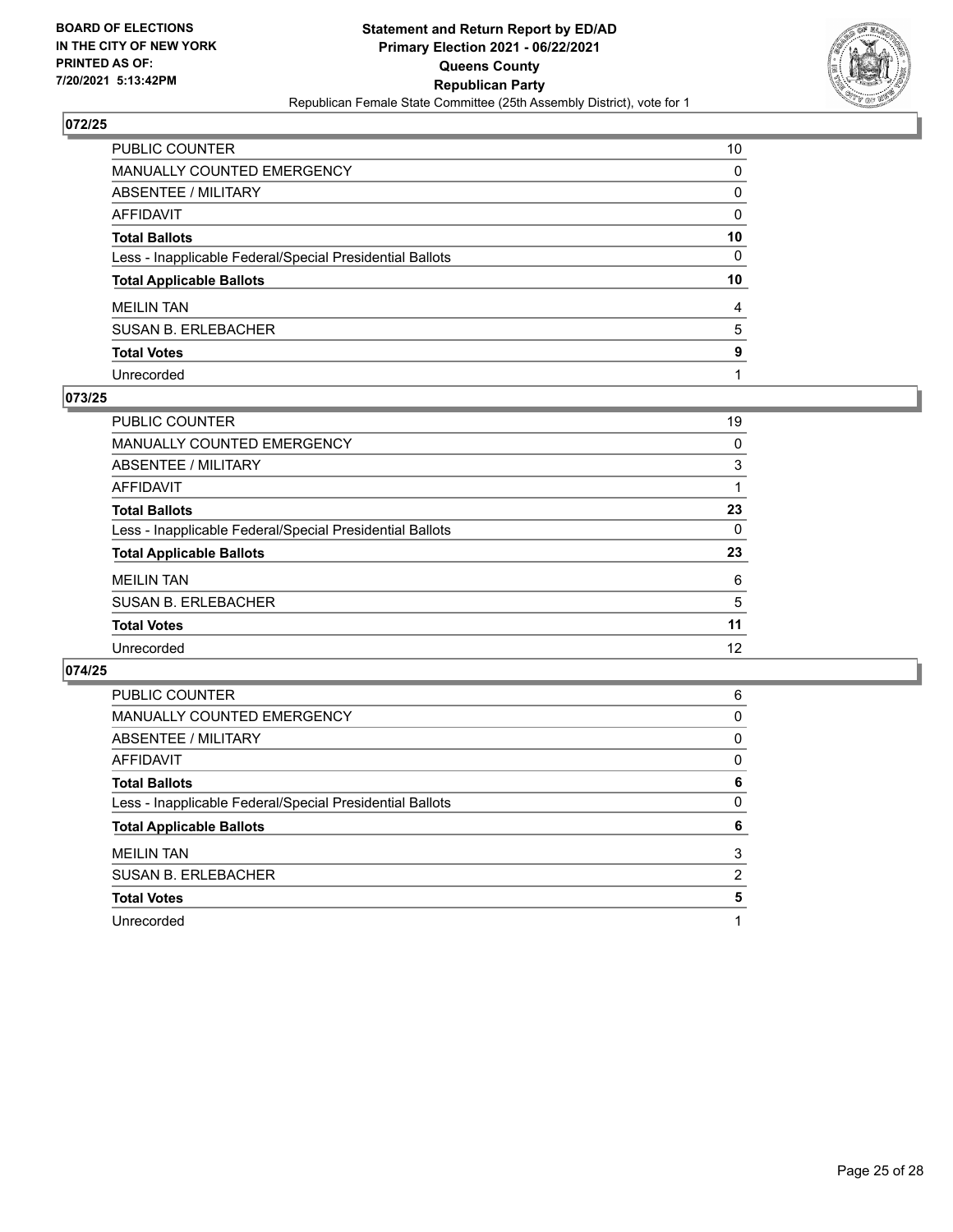

| PUBLIC COUNTER                                           | 10           |
|----------------------------------------------------------|--------------|
| MANUALLY COUNTED EMERGENCY                               | $\Omega$     |
| ABSENTEE / MILITARY                                      | 2            |
| <b>AFFIDAVIT</b>                                         | $\mathbf{0}$ |
| <b>Total Ballots</b>                                     | $12 \,$      |
| Less - Inapplicable Federal/Special Presidential Ballots | 0            |
| <b>Total Applicable Ballots</b>                          | 12           |
| <b>MEILIN TAN</b>                                        | 4            |
| <b>SUSAN B. ERLEBACHER</b>                               | 5            |
| <b>Total Votes</b>                                       | 9            |
| Unrecorded                                               | 3            |

## **076/25**

| PUBLIC COUNTER                                           | 10             |
|----------------------------------------------------------|----------------|
| <b>MANUALLY COUNTED EMERGENCY</b>                        | 0              |
| ABSENTEE / MILITARY                                      |                |
| AFFIDAVIT                                                | 0              |
| <b>Total Ballots</b>                                     | 11             |
| Less - Inapplicable Federal/Special Presidential Ballots | 0              |
| <b>Total Applicable Ballots</b>                          | 11             |
| <b>MEILIN TAN</b>                                        | 4              |
| <b>SUSAN B. ERLEBACHER</b>                               | $\overline{2}$ |
| <b>Total Votes</b>                                       | 6              |
| Unrecorded                                               | 5              |
|                                                          |                |

| <b>PUBLIC COUNTER</b>                                    | 23       |
|----------------------------------------------------------|----------|
| <b>MANUALLY COUNTED EMERGENCY</b>                        | $\Omega$ |
| ABSENTEE / MILITARY                                      |          |
| <b>AFFIDAVIT</b>                                         | $\Omega$ |
| <b>Total Ballots</b>                                     | 24       |
| Less - Inapplicable Federal/Special Presidential Ballots | $\Omega$ |
| <b>Total Applicable Ballots</b>                          | 24       |
| <b>MEILIN TAN</b>                                        |          |
| <b>SUSAN B. ERLEBACHER</b>                               | 13       |
| <b>Total Votes</b>                                       | 20       |
| Unrecorded                                               | 4        |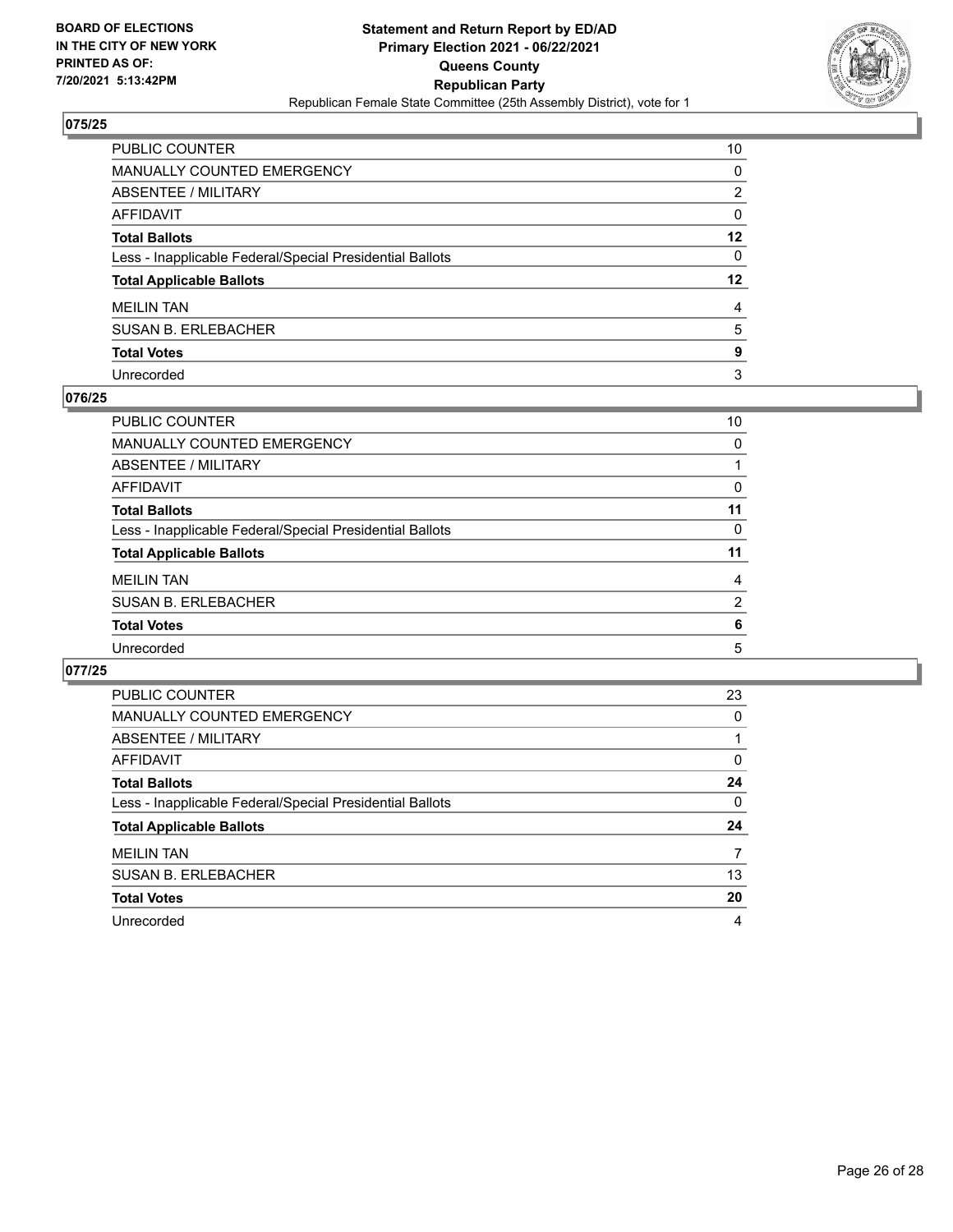

| PUBLIC COUNTER                                           | 16           |
|----------------------------------------------------------|--------------|
| <b>MANUALLY COUNTED EMERGENCY</b>                        | $\mathbf{0}$ |
| <b>ABSENTEE / MILITARY</b>                               | $\mathbf{0}$ |
| <b>AFFIDAVIT</b>                                         | $\Omega$     |
| <b>Total Ballots</b>                                     | 16           |
| Less - Inapplicable Federal/Special Presidential Ballots | $\mathbf{0}$ |
| <b>Total Applicable Ballots</b>                          | 16           |
| <b>MEILIN TAN</b>                                        | 6            |
| <b>SUSAN B. ERLEBACHER</b>                               | 6            |
| <b>Total Votes</b>                                       | $12 \,$      |
| Unrecorded                                               | 4            |

| <b>PUBLIC COUNTER</b>                                    | 8 |
|----------------------------------------------------------|---|
| <b>MANUALLY COUNTED EMERGENCY</b>                        | 0 |
| ABSENTEE / MILITARY                                      | 0 |
| AFFIDAVIT                                                | 0 |
| <b>Total Ballots</b>                                     | 8 |
| Less - Inapplicable Federal/Special Presidential Ballots | 0 |
| <b>Total Applicable Ballots</b>                          | 8 |
| <b>MEILIN TAN</b>                                        | 3 |
| <b>SUSAN B. ERLEBACHER</b>                               | 4 |
| <b>Total Votes</b>                                       |   |
| Unrecorded                                               |   |